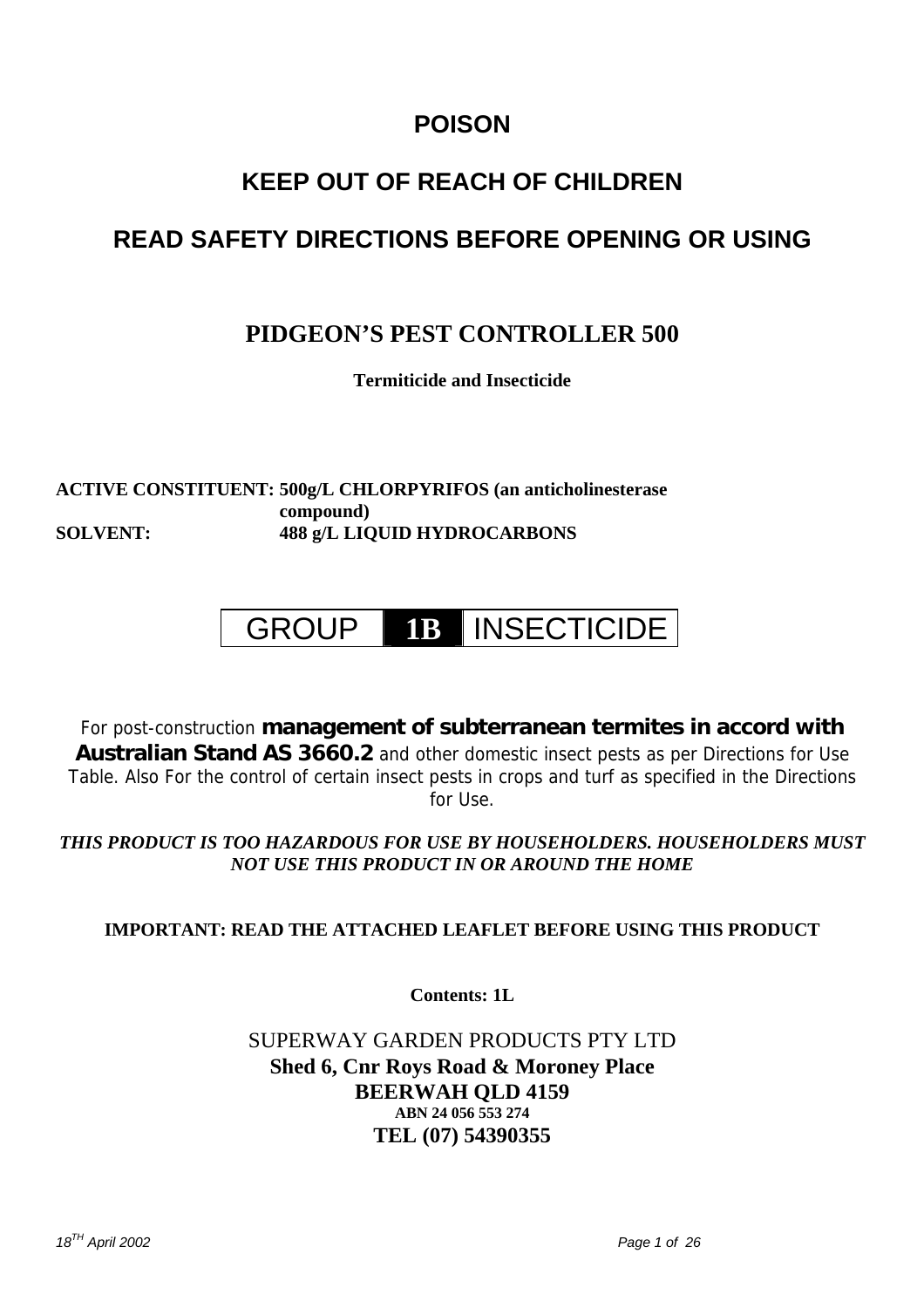## **POISON**

## **KEEP OUT OF REACH OF CHILDREN**

## **READ SAFETY DIRECTIONS BEFORE OPENING OR USING**

## **PIDGEON'S PEST CONTROLLER 500**

**Termiticide and Insecticide** 

**ACTIVE CONSTITUENT: 500g/L CHLORPYRIFOS (an anticholinesterase compound) SOLVENT: 488 g/L LIQUID HYDROCARBONS** 

## GROUP **1B** INSECTICIDE

For post-construction **management of subterranean termites in accord with Australian Stand AS 3660.2** and other domestic insect pests as per Directions for Use Table. Also For the control of certain insect pests in crops and turf as specified in the Directions  $for$   $Use$ 

## **IMPORTANT: READ THE ATTACHED LEAFLET BEFORE USING THIS PRODUCT**

**Contents: 2.5L, 5L, 20L, 200L** 

SUPERWAY GARDEN PRODUCTS PTY LTD **Shed 6, Cnr Roys Road & Moroney Place BEERWAH QLD 4159 ABN 24 056 553 274 TEL (07) 54390355**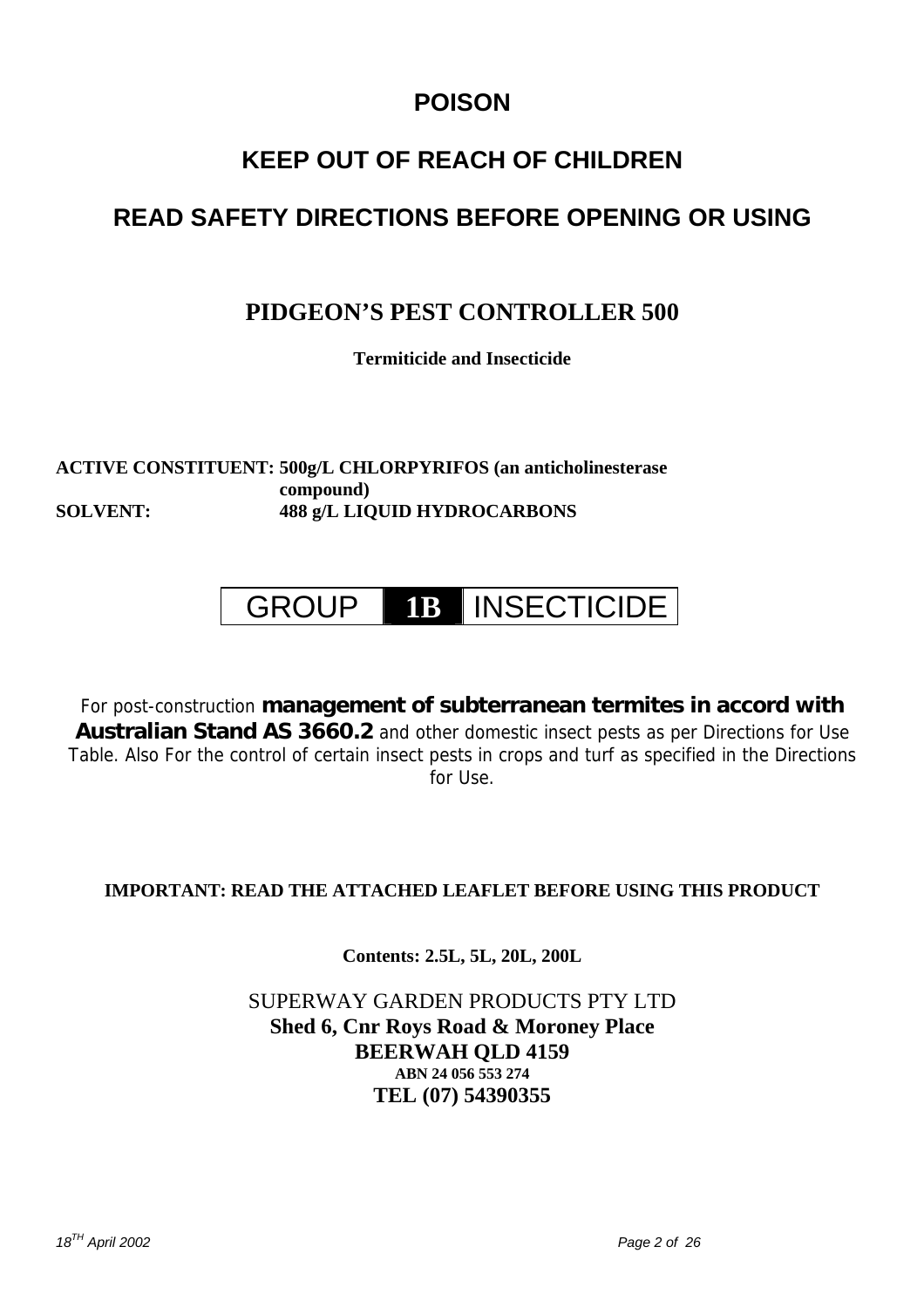#### **STORAGE AND DISPOSAL**

- Store in closed, original container in a cool well-ventilated area. Do not store for long periods in direct sunlight.
- Triple or preferably pressure rinse containers before disposal. Add rinsings to spray tank. Do not dispose of undiluted chemicals on site If recycling, replace cap and return clean containers to recycler or designated collection point.
- If not recycling break, crush or puncture empty containers in a local authority landfill. If no local landfill is available, bury the containers at a depth of 500 mm in a disposal pit specifically marked and set up for this purpose clear of waterways, desired vegetation and tree roots. Empty containers and product should not be burnt.
- When product is used as a termiticide or to control domestic pests Rinsate/rinse water should be disposed of in accordance with appropriate State legislation and should preferably be sprayed on to an application site or added as up to 10% of the diluent the next time this product or another similar termiticide is used. Do not put down sewers, gutters or storm water drains.

#### **SAFETY DIRECTIONS**

General Use

- Product is poisonous if absorbed by skin contact, inhaled or swallowed.
- Repeated minor exposure may have a cumulative poisoning effect.
- Will irritate the eyes and skin.
- Avoid contact with eyes and skin. Avoid inhaling spray mist.
- When opening the container, preparing the spray or using the prepared spray, wear cotton overalls buttoned to the neck and wrist and a washable hat, elbow-length PVC gloves, face shield or goggles.
- If product is spilt on skin, immediately wash area with soap and water.
- After use and before eating, drinking or smoking, wash hands, arms and face thoroughly with soap and water.
- After each day's use wash gloves, face shields or goggles and contaminated clothing.

#### For Use As A Termiticide

- Product is poisonous if absorbed by skin contact, inhaled or swallowed.
- Repeated exposure may cause allergic disorders.
- Repeated minor exposure may have a cumulative poisoning effect.
- Obtain an emergency supply of atropine tablets 0.6mg.
- Will irritate the eyes and skin.
- Avoid contact with eyes and skin. Do not inhale vapour or spray mist.
- When opening the container, preparing the spray and using the prepared spray wear chemical resistant clothing buttoned to the neck and wrist and a washable hat, elbow-length PVC gloves, goggles, chemical resistant footwear, half facepiece respirator, with combined dust and gas cartridge.
- If clothing becomes contaminated with product or wet with spray, remove clothing immediately.
- If product is spilt on skin, immediately was area with soap and water.
- If product in eyes, wash it out immediately with water.
- After use and before eating, drinking or smoking, wash hands, arms and face thoroughly with soap and water.
- After each day's use wash gloves, goggles, respirator and if rubber wash with detergent and warm water, and contaminated clothing.

#### **FIRST AID**

- If poisoning occurs, contact a doctor or Poisons Information Centre (Ph: 13 1126).
- If swallowed, give one atropine tablet every 5 minutes until dryness of the mouth occurs if poisoned by skin absorption or through lungs, remove any contaminated clothing, wash skin thoroughly and give atropine tablets as above. Get to a doctor or hospital quickly.
- If in eyes, hold eyes open, flood with water for at least 15 minutes and see a doctor.

#### **MATERIAL SAFETY DATA SHEET**

Additional information is listed on the Material Safety Data Sheet which is available from the supplier.

#### **CONDITIONS OF SALE**

The use of Pidgeon's Pest Controller 500 Termiticide and Insecticide is beyond the control of the Superway Garden Products Pty Ltd and no warranty, expressed or implied, is given by Superway Garden Products Pty Ltd regarding its suitability or efficacy for any purpose for which it is used by the buyer, except the non-excludable rights under State/Territory or Federal legislation.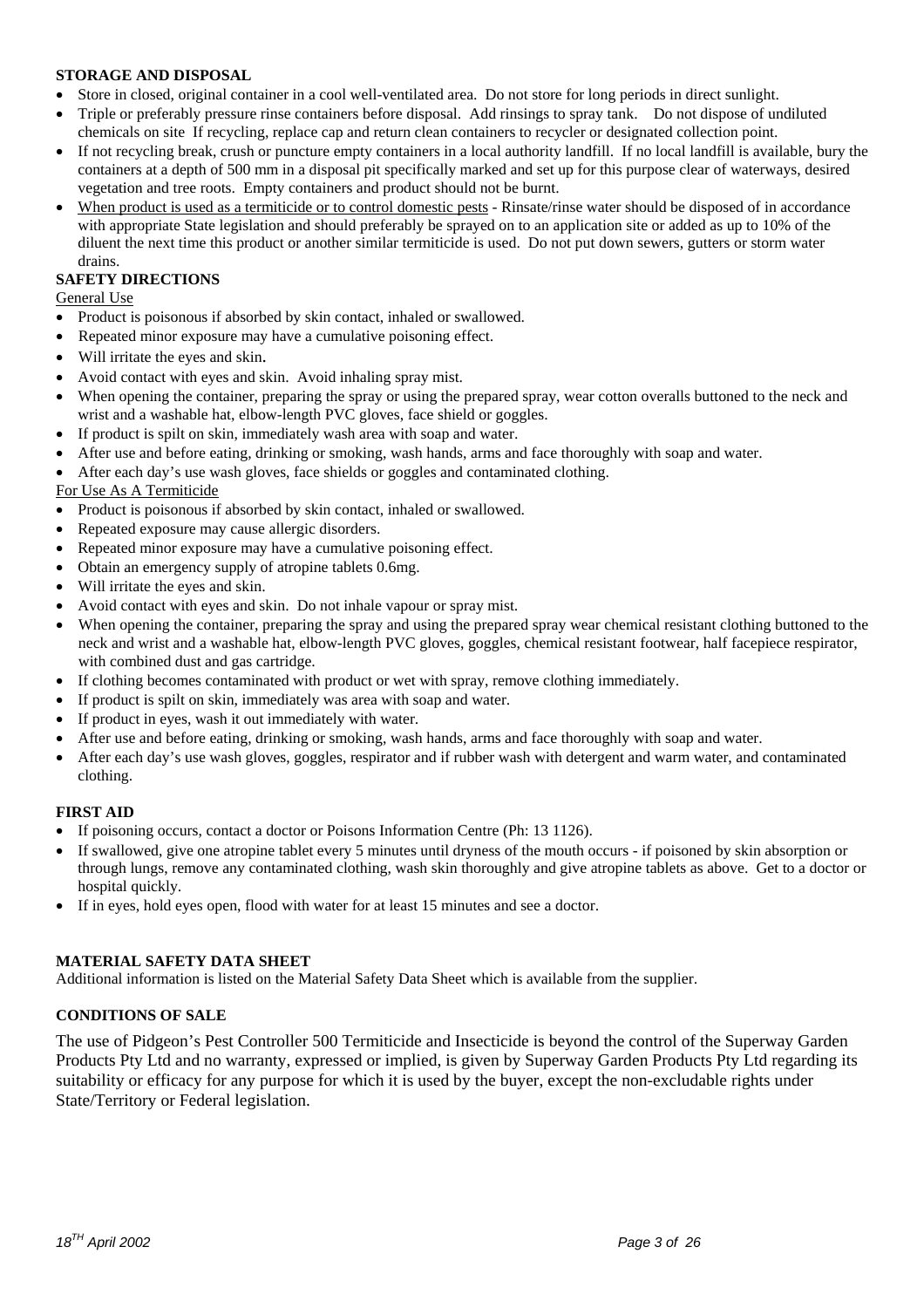#### UN NO. 3018 ORGANOPHOSPHORUS, PESTICIDE, LIQUID, TOXIC. PKG III HAZCHEM 2X



NRA Approval No: 51875/0402 Date of Manufacture: Batch No.: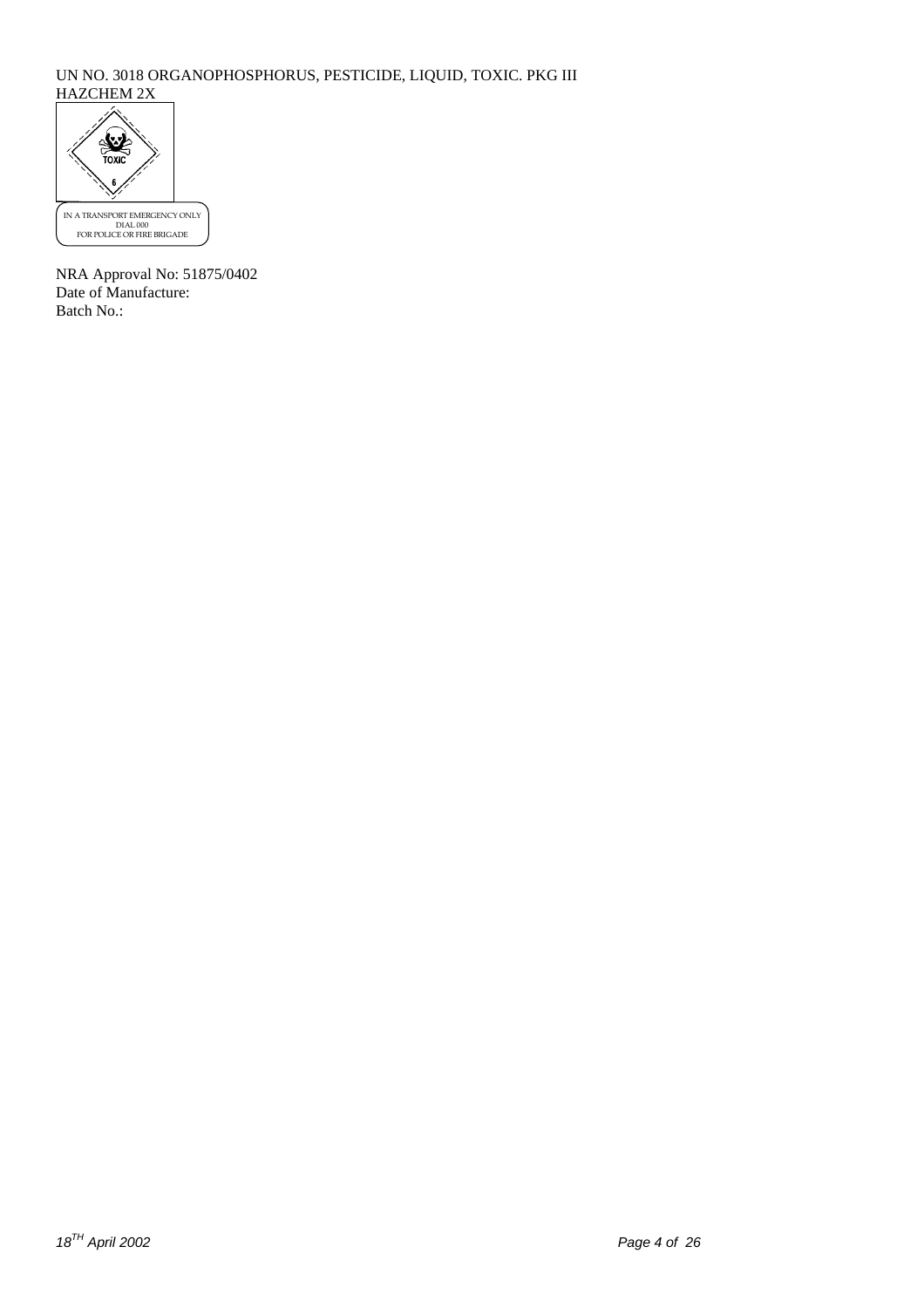## **POISON**

## **KEEP OUT OF REACH OF CHILDREN**

## **READ SAFETY DIRECTIONS BEFORE OPENING OR USING**

## **PIDGEON'S PEST CONTROLLER 500**

**Termiticide and Insecticide** 

**ACTIVE CONSTITUENT: 500g/L CHLORPYRIFOS (an anticholinesterase compound) SOLVENT: 488 g/L LIQUID HYDROCARBONS** 

For post-construction **management of subterranean termites in accord with Australian Stand AS 3660.2** and other domestic insect pests as per Directions for Use Table. Also For the control of certain insect pests in crops and turf as specified in the Directions for Use.

### *THIS PRODUCT IS TOO HAZARDOUS FOR USE BY HOUSEHOLDERS. HOUSEHOLDERS MUST NOT USE THIS PRODUCT IN OR AROUND THE HOME*

### **NRA APPROVAL NO: 51875/0402**

SUPERWAY GARDEN PRODUCTS PTY LTD **Shed 6, Cnr Roys Road & Moroney Place BEERWAH QLD 4159 ABN 24 056 553 274 TEL (07) 54390355**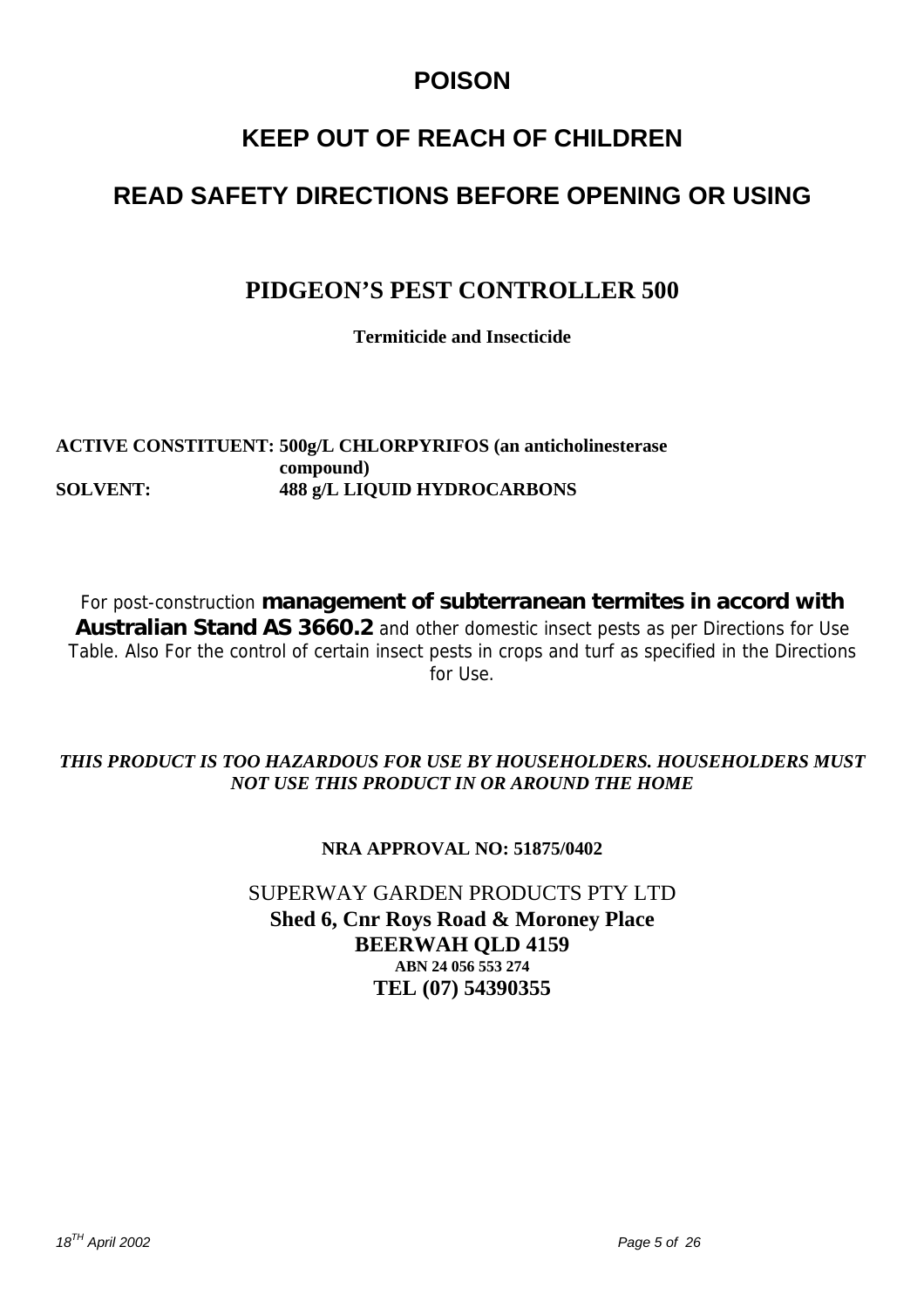### **DIRECTIONS FOR USE:**

### **MANAGEMENT OF SUBTERRANEAN TERMITES** (All States, except Tasmania)

### **RESTRAINTS**

**DO NOT** apply to soils if excessively wet or immediately after heavy rain to avoid run-off of chemical. **DO NOT** use at less than indicated label rates.

**DO NOT** use in cavity walls, except for direct treatment of nest.

**DO NOT** use on alkaline soils in SA (use on neutral and acid soils only) or on dolomite based sub-slab bedding material.

### **RATES OF APPLICATION**

**IMPORTANT:** Pidgeon's Pest Controller 500 Termiticide and Insecticide should be used as part of an overall termite management program as detailed in Australian Standard Series AS 3660. A great deal of care is required to understand construction details of the building and to apply the product in a manner which ensures a complete chemical soil barrier. Where necessary, the barrier may need to be re-applied under the building. Application equipment must be fitted with a flow meter and pressure regulator on the application device. The purpose of a chemical soil barrier is to impede and discourage concealed termite entry into a structure. Barriers may still be bridged by termites, but their entry can then be more easily detected during routine inspections. If a barrier is not complete or breached, then concealed termite entry may occur. It is often not possible to form a complete barrier around existing structures in which case other termite management options and/or more frequent inspections will also need to be considered.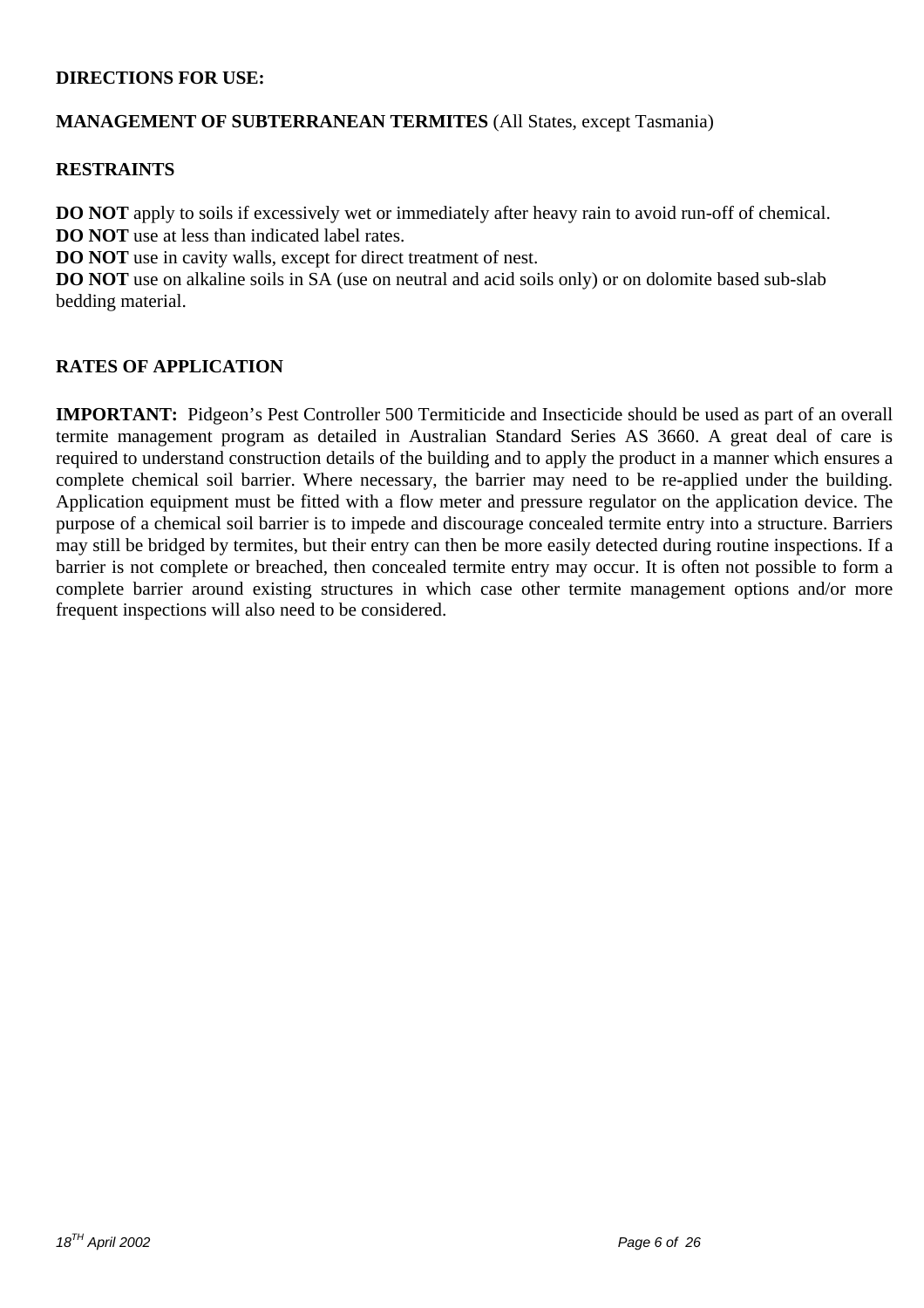| <b>SITUATION</b>                                                                                                                                           | <b>RATE</b>                                                                       | <b>CRITICAL COMMENTS</b>                                                                                                                                                                                                                                                                                                                                                                                                                                                                                                                                                                                                                                                                                                                                                                                                                                                                          |
|------------------------------------------------------------------------------------------------------------------------------------------------------------|-----------------------------------------------------------------------------------|---------------------------------------------------------------------------------------------------------------------------------------------------------------------------------------------------------------------------------------------------------------------------------------------------------------------------------------------------------------------------------------------------------------------------------------------------------------------------------------------------------------------------------------------------------------------------------------------------------------------------------------------------------------------------------------------------------------------------------------------------------------------------------------------------------------------------------------------------------------------------------------------------|
| Installing a chemical soil   Horizontal<br>barrier around and under<br>buildings.                                                                          | <b>Barriers:</b><br>100mL/m <sup>2</sup><br><b>Vertical Barriers:</b><br>$2L/m^3$ | Horizontal Barriers: Use 100mL of Pidgeon's Pest Controller 500 Termiticide and<br>Insecticide per 5L of water and apply the mixture (emulsion) at a rate of $5L/m^2$ .<br>Vertical Barriers: Use 2L of Pidgeon's Pest Controller 500 Termiticide and Insecticide per<br>100L of water and apply the mixture at a rate of $100L/m3$ .<br>See APPLICATION VOLUME section in GENERAL INSTRUCTIONS for further<br>information.<br>2L/100L is equivalent to a 1% active ingredient emulsion.<br>See Service requirement in GENERAL INSTRUCTIONS for expected barrier life.                                                                                                                                                                                                                                                                                                                            |
| Installing a chemical soil<br>barrier around new<br>and<br>existing<br>poles,<br>eg.<br>transmission and building<br>poles, fence posts<br>and<br>palings. | $200$ mL/ $10$ L<br>of<br>water or creosote                                       | Trench (preferred) or rod and puddle-treat backfill, ensuring a complete and continuous<br>treated soil barrier is provided around the pole or post, to a minimum depth of 300mm and<br>minimum width of 150mm. Use 100L of emulsion per $m3$ of soil. In addition, infested poles<br>may be drilled near ground level and the cavity flooded with the emulsion. This allows<br>seepage to form a treated soil barrier.<br>Note: A 50mm gap between fence palings and soil will reduce termite attack and fungal<br>decay. Only soil in contact with palings should be treated.<br>• Replenishment is recommended within 2 years north of the Tropic of Capricorn and 5<br>years in other areas.<br>• If the barrier is disturbed, or rain falls immediately after application, retreat to restore<br>continuity and completeness of the barrier.<br>Refer to Australian Standard Series AS 3660. |
| Treatment of termite nest<br>or colony.                                                                                                                    | $100mL/10L$ of<br>water                                                           | Once the nest or colony has been located it should be broken open and flooded with<br>emulsion. This includes nests located in trees. When treating trees, the addition of a wetting<br>agent is suggested.<br>Refer to Australian Standard Series AS 3660.                                                                                                                                                                                                                                                                                                                                                                                                                                                                                                                                                                                                                                       |

### **NOT TO BE USED FOR ANY PURPOSE, OR IN ANY MANNER, CONTRARY TO THIS LABEL UNLESS AUTHORISED UNDER APPROPRIATE LEGISLATION.**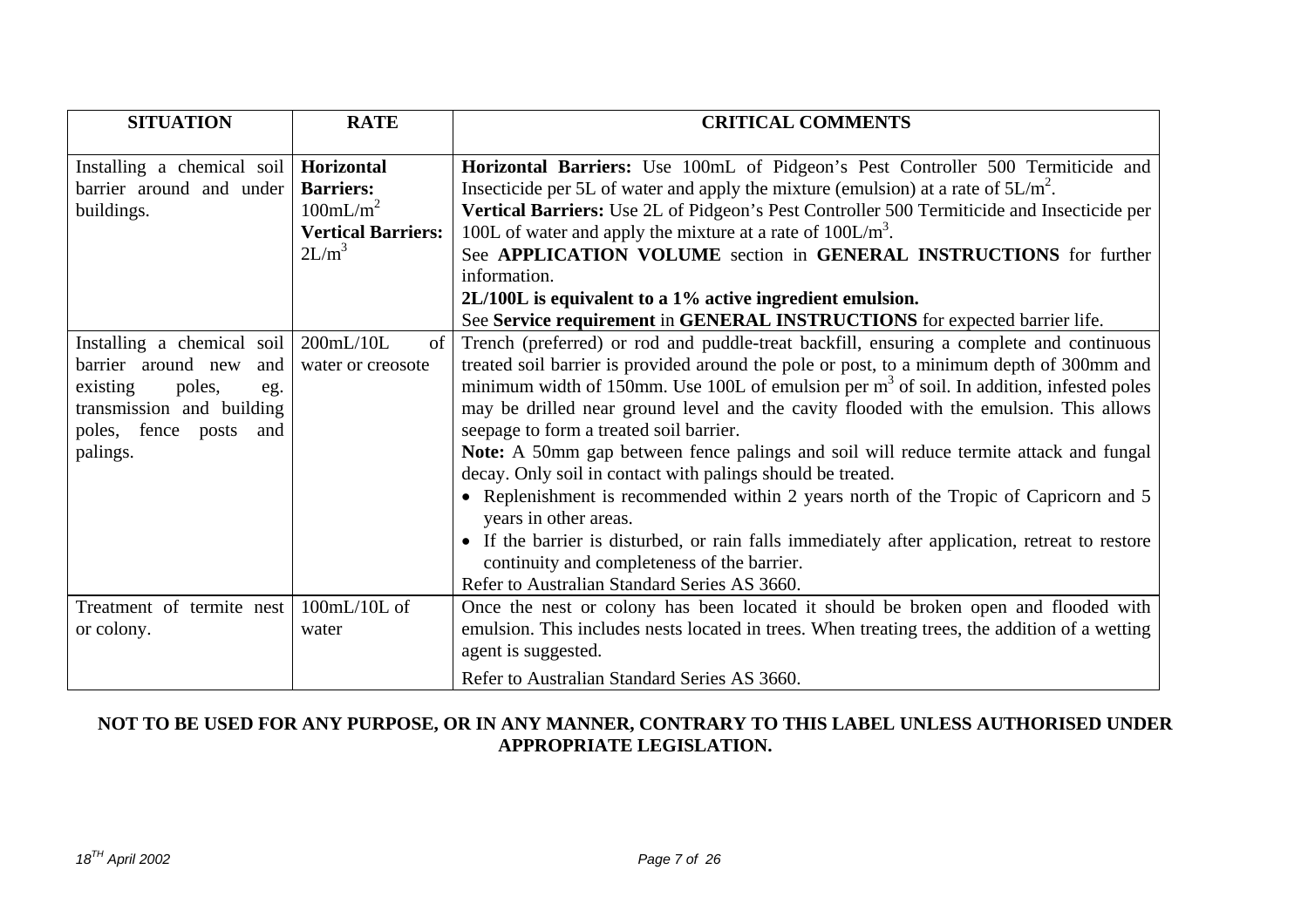## **APPLICATION INSTRUCTIONS – TERMITE MANAGEMENT**

### **APPLICATION EQUIPMENT**

#### **Hand Spraying**

• For hand spraying use a rose head shrouded nozzle operating at 170 kPa and with a flow meter and pressure regulator fitted to the hand-piece.

#### **Injection Through Concrete Slabs or Sealed Areas**

Use a sub-slab injector fitted with multi-directional tip (a B  $\&$  G or similar system) with a 5 degree upward angle (e.g. 3 way or 4 way) and operated at 170 kPa. Ensure a strong seal with the top of the drill hole to avoid leakage. For the best distribution, the injector needs to be held vertically at right angles to the slab and rotated during the application through 90 degrees if using a 4 way dispersion tip, or through 120 degrees for a 3 way dispersion tip.

#### **Injection into Soil**

• Use a soil rod with a 3 or 4 way multi-directional tip (B&G, or similar) operated at 170 kPa. The 4 way tip needs to be rotated during the application through 90 degrees and the 3 way tip through 120 degrees.

#### **APPLICATION VOLUME**

• To compensate for impervious soils such as clays where application of  $5 \text{ L/m}^2$  would cause run-off, it may be necessary to apply a volume of emulsion less than  $5 L/m^2$ . When reducing the volume of emulsion used, increase the concentration accordingly to match the label rate by mixing the required amount of Pidgeon's Pest Controller 500 Termiticide and Insecticide per  $m^2$  in a lesser volume of water. **DO NOT** use emulsion volumes less than 2 L for every square metre to be treated.

Note: Use of emulsion volumes other than the recommended  $5 L/m^2$  is only permitted when installing barriers in exposed soil. It is not permitted when injecting through the slab or into sealed areas.

#### **Existing Structures**

#### **a) Strategic Drilling Through Slab, or Sealed Areas**

For treatment of slabs when termites are entering the building through the slab and where reticulation systems do not exist, slab drilling and injection will be required. In most cases, unless there is a known severe termite hazard, grid drilling of the slab is not required. Any such need is to be determined by a licensed Pest Control Operator. Treatment needs to be made around the inside of all exterior walls to complete a termite barrier, along both sides of interior wall partitions, around plumbing / electrical or piping entry points and along one side of major cracks or expansion joints. For a sand base or sandy soil, apply through a row of holes drilled 300 mm apart and 100-200 mm out from the wall, crack or pipe. For a clay base, apply through a row of holes drilled 150 mm apart and 100 mm from the wall, crack or pipe. Apply 10 L of emulsion per linear metre and ensure the holes are securely plugged after treatment.

#### **b) External Barrier**

An external barrier should be installed around the perimeter of the building and should circumference all pipes and service facilities. External barriers should be created by using either a vertical or horizontal barrier, as determined by the building construction type and adjoining ground level. **An external barrier is an essential part of the treatment when relying on a chemical soil barrier to provide the full termite management system as per AS 3660.**

An external horizontal barrier is only required when prevention of concealed vertical access by termites is necessary at the perimeter (eg, when ground level is equal to the top of a slab, where the slab is also a barrier to concealed termite movement into the building). A vertical barrier is required when prevention of concealed horizontal access is necessary (eg, where ground level is higher than building material vulnerable to concealed horizontal entry by termites).

- i) **Horizontal Barrier:** Use a rose head shower nozzle operated at 170 kPa to apply the required rate of 1.5L of the correctly diluted Pidgeon's Pest Controller 500 Termiticide per lineal metre (150mm wide) to soil loosened to a depth of at least 80mm (see **APPLICATION VOLUME Section**).
- ii) **Vertical Barrier:** The vertical barrier should be at least 150mm wide and should reach down to 50mm below the top of the footings. To achieve this trench to the top of the footings, and where this is not possible, a combination of trenching (preferably at least 300mm deep) and rodding into the base of the trench may be necessary.

Apply Pidgeon's Pest Controller 500 Termiticide and Insecticide emulsion at 100L per cubic metre of backfill soil, this equates to 1.5L of emulsion/linear metre of a trench 150mm wide and 100mm deep. Where the required vertical barrier is deeper than 100mm, ensure the same rate of application for the extra volume of soil. Use a rose head shower nozzle operated at 170 kPa to flood the base of the open trench and also to treat the backfill soil as it is replaced into the trench to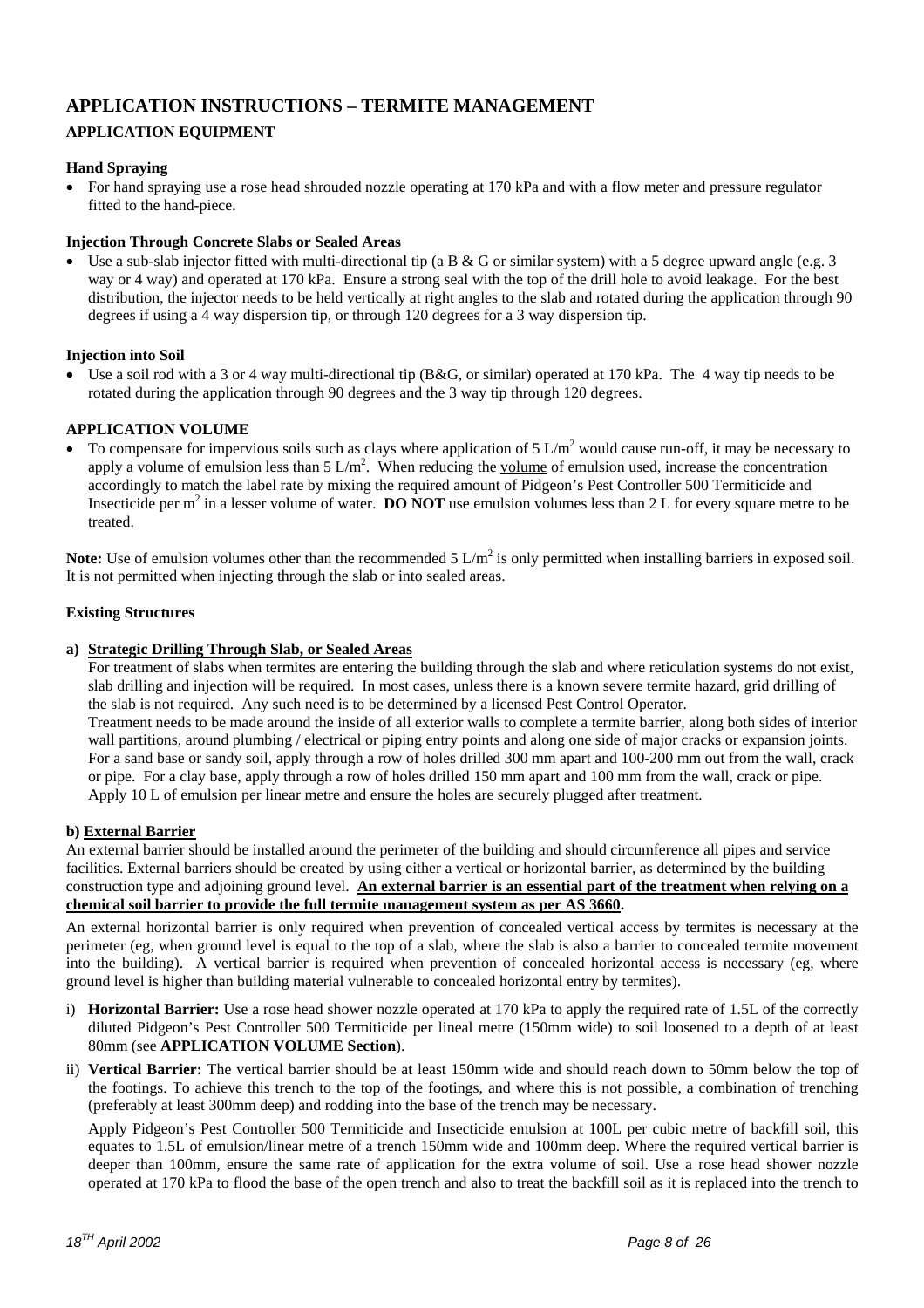ensure even distribution. Where rodding is necessary, rod before the trench is treated using the spacings in the following table.

Rod Spacings:

| ∵ Clav<br>Heavy ( | Clay I<br>$\mathcal{L}$ oams | Sands  |
|-------------------|------------------------------|--------|
| $\degree$ 50 mm   | 200 mm                       | 300 mm |

Insert the rod to the foundation foot as close as possible to the house wall ensuring the chemical is applied during insertion and withdrawal. (See APPLICATION EQUIPMENT Section, Injection into Soil).

#### **c) Suspended Floors**

Install horizontal and vertical barriers as specified in Australian Standard Series 3660 to abut all substructure walls, stumps, piers, pipes and wastes using the techniques described for **external barriers around concrete slabs.** (See **Existing Structures Section.)**

## **GENERAL INSTRUCTIONS – Termite Management**

#### **Termite management**

To minimise the risk of termite infestation, the subfloor area of buildings should be kept free of stored or waste timber and all other building materials that attract termites. Appropriate action should also be taken to eliminate any undue dampness caused by leaking water or sewerage pipes, or inadequate drainage. Subterranean termites need a constant source of moisture to survive. Provision of adequate ventilation in the subfloor area also helps eliminate undue dampness. Pest managers using this product for termite management should advise the home owner that disturbing the treated soil barrier with subsequent construction of additions or alterations, paths, steps, landscaping, etc, may render the termite management system in place ineffective unless further management options are considered.

#### **Colonies not in contact with the ground**

Occasionally subterranean termites establish a colony in a building without having contact with the soil because they have access to a continuous supply of moisture (eg. from a faulty plumbing fixture or leaking roof). Such colonies are not affected by chemical soil barriers and should be treated as recommended for established colonies, as per Australian Standard Series AS 3660. Pidgeon's pest Controller Termiticide and Insecticide may be applied directly to the termite colony in such situations.

#### **Service requirement**

Regular, competent inspections by a licensed Pest Manager are recommended as part of an overall termite management program to determine the prevailing termite pressure and environmental conditions and consequent requirement for further termite management options. Inspections should be performed at least on an annual basis, but more frequent inspections are strongly recommended.

At the 1% application rate, Pidgeon's Pest Controller Termiticide and Insecticide can provide an effective chemical soil barrier in subfloor regions for 4 years or more north of the Tropic of Capricorn, and 10 years or more south of the Tropic of Capricorn. At the 1% application rate, Pidgeon's pest Controller Termiticide and Insecticide can provide an effective chemical soil barrier in exposed situations for 2 years north of the Tropic of Capricorn, and up to 5 years or more south of the Tropic of Capricorn.

The actual period of efficacy will depend on many factors such as termite hazard, climatic conditions, soil types and soil disturbance and gardening/landscaping practices.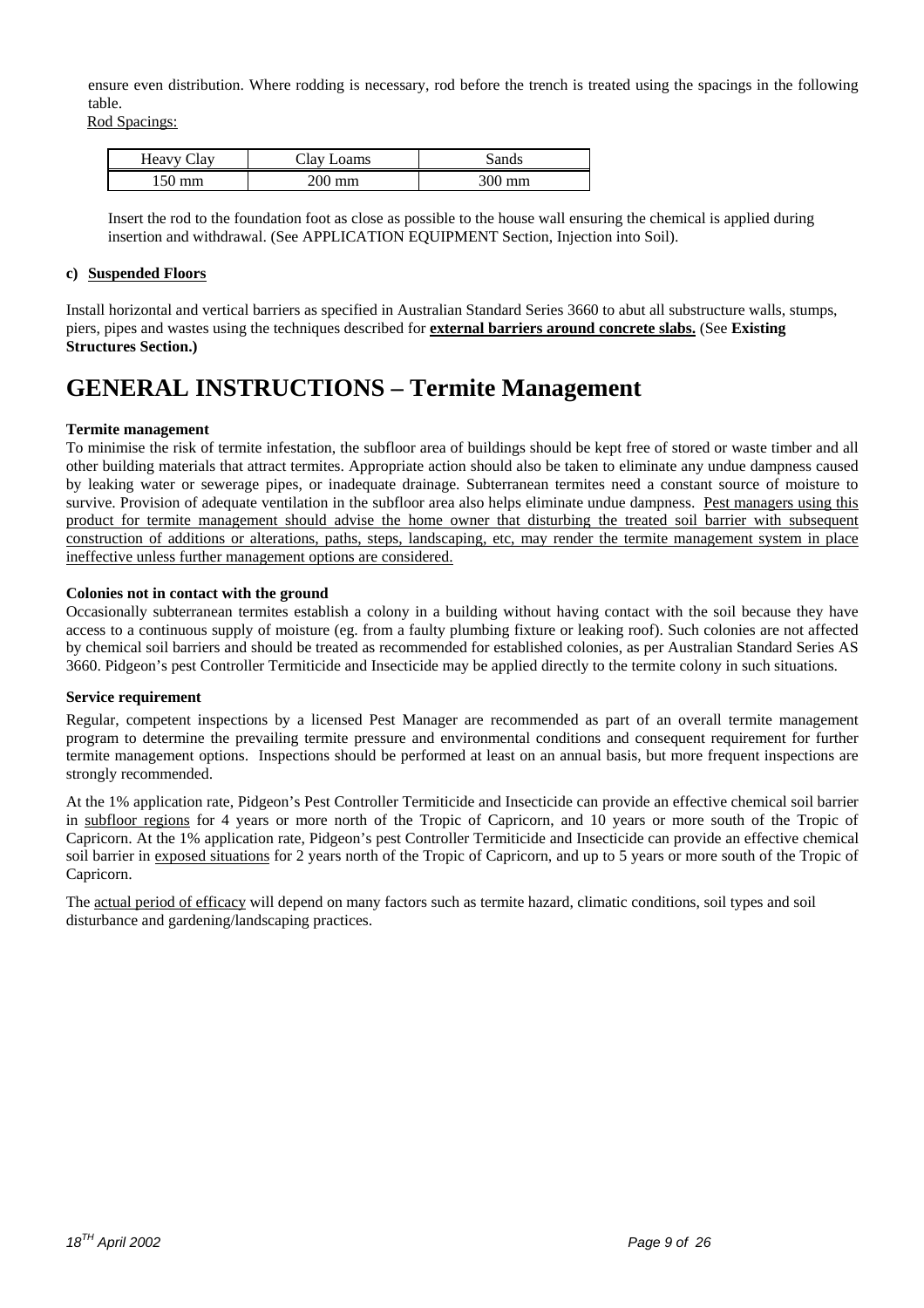### **DIRECTIONS FOR USE: GENERAL PEST CONTROL**

| <b>SITUATION</b>                                                  | <b>PEST</b>                                                       | <b>RATE</b>                                                                 | <b>CRITICAL COMMENTS</b>                                                                                                                                                                                                                                                                                                   |
|-------------------------------------------------------------------|-------------------------------------------------------------------|-----------------------------------------------------------------------------|----------------------------------------------------------------------------------------------------------------------------------------------------------------------------------------------------------------------------------------------------------------------------------------------------------------------------|
| Domestic and public places,<br>commercial and industrial<br>areas | Cockroaches<br>(residual control<br>and/or heavy<br>infestations) | 95 mL/10 L of water                                                         | Apply as a coarse, low pressure spray to the point of run-off, to<br>cracks, crevices, harbourages, eaves, downpipes and other places<br>where the pests may occur                                                                                                                                                         |
|                                                                   | <b>Spiders</b>                                                    |                                                                             | For maximum spider control use a 2-part treatment                                                                                                                                                                                                                                                                          |
|                                                                   | Silverfish                                                        | 50 mL/10 L                                                                  | 1. Crack and Crevice                                                                                                                                                                                                                                                                                                       |
|                                                                   | Cockroaches (light<br>infestations)                               | of water                                                                    | 2. Overall band spray of surfaces                                                                                                                                                                                                                                                                                          |
|                                                                   | Ants including<br>Argentine ants                                  | 95 mL/10 L of water.<br>Use at least<br>1 L spray/10 $m^2$<br>infested area | Locate ant nests and treat appropriately and spray ant tracks or<br>where ant activity is noticed. Apply to paths in continuous 30 cm<br>bands. Apply to base of buildings, walls, fences, rock-works,<br>trunks of shrubs and trees, and other hard surfaces to a height of 30<br>cm                                      |
| Domestic and public places,                                       | Fleas                                                             | 50 to 90 mL/10 L                                                            | Apply as a fine droplet spray.                                                                                                                                                                                                                                                                                             |
| commercial and industrial<br>areas                                |                                                                   | of water                                                                    | Indoors. Use lower rate to treat infested rugs, carpets, animal<br>$\bullet$<br>beds and resting places.                                                                                                                                                                                                                   |
|                                                                   |                                                                   |                                                                             | <b>Outdoors.</b> Use higher rate to treat area where animals frequent.<br>$\bullet$                                                                                                                                                                                                                                        |
|                                                                   |                                                                   |                                                                             | Remove animals during treatment and until spray deposit is<br>dry.                                                                                                                                                                                                                                                         |
|                                                                   |                                                                   |                                                                             | Do not treat pets with this product. Pets should be treated<br>with a product registered for application to animals only.                                                                                                                                                                                                  |
| Hides/Skins                                                       | Hide beetles                                                      | $200$ mL/100 L of water.<br>Use at least 30 ml of<br>spray / sheep skin     | Apply spray to flesh side of skins or hides sufficient to moisten<br>them. Ensure coverage of ears and lugs. To minimise the chance of<br>later infestations, storage area should be sprayed regularly. Repeat<br>application every 3 months. Access through bales should be<br>maintained for application of insecticide. |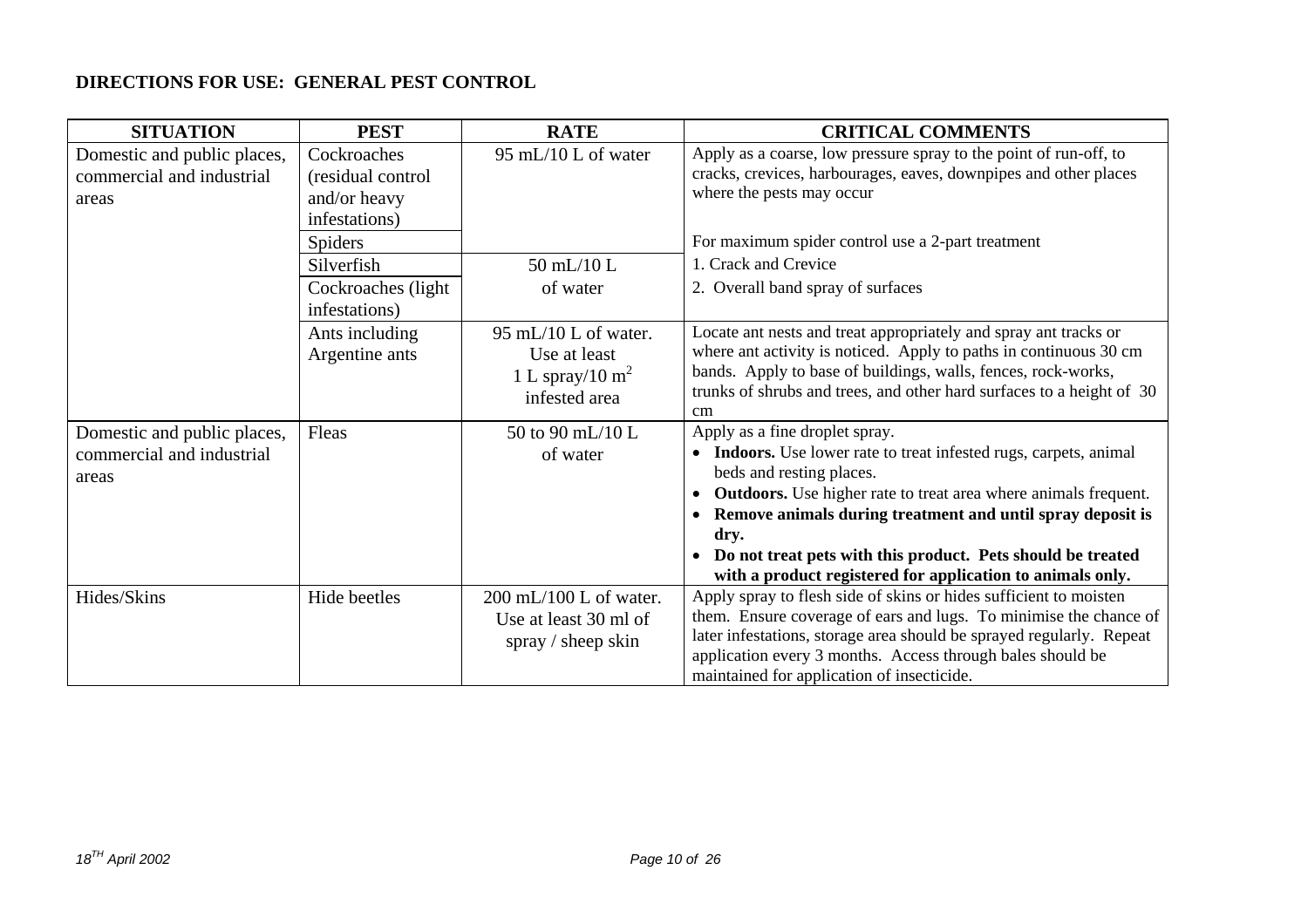| <b>SITUATION</b>           | <b>PEST</b>         | <b>RATE</b>                              | <b>CRITICAL COMMENTS</b>                                      |
|----------------------------|---------------------|------------------------------------------|---------------------------------------------------------------|
|                            |                     |                                          |                                                               |
| Light vegetation           | Mosquito larvae     | $30 \text{ mL/ha}$                       | Dilute with water and apply as a spray to areas infested with |
| Medium vegetation          |                     | $60$ mL/ha                               | mosquitoes.                                                   |
| Heavy vegetation           |                     | $105$ mL/ha                              |                                                               |
| Light to medium vegetation | Mosquito adults     | $60$ mL/ha                               |                                                               |
| Medium to heavy vegetation |                     | $105$ mL/ha                              |                                                               |
| Polluted water             | Mosquitoes (larvae) | $2 \text{ mL}/10,000 \text{ L of water}$ |                                                               |
| <i>impoundments</i>        | and adults)         | $20 \text{ mL}/100 \text{ m}^3$ of water |                                                               |

### **NOT TO BE USED FOR ANY PURPOSE, OR IN ANY MANNER, CONTRARY TO THIS LABEL UNLESS AUTHORISED UNDER THE APPROPRIATE LEGISATION.**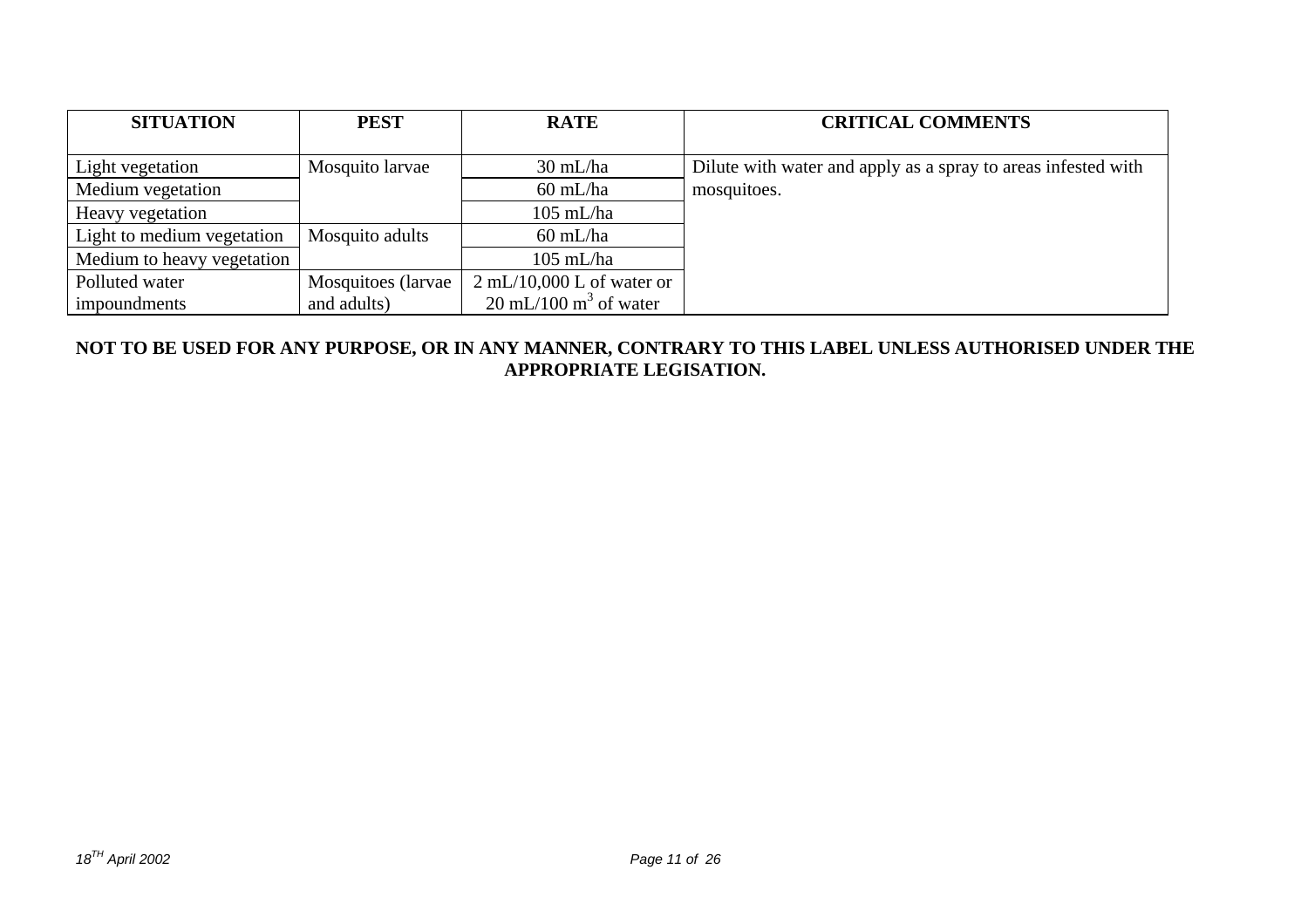#### **GENERAL INSTRUCTIONS TERMITE MANAGEMENT AND GENERAL PEST CONTROL**

#### **MIXING**

Half fill the spray tank with water (or creosote where applicable) and add the required amount of Pidgeon's Pest Controller Termiticide and Insecticide , then add the remaining water (or creosote) with an agitator running. If using a knapsack sprayer gently shake before using. Only mix sufficient chemical for each specific application.

#### **CLEANING SPRAY EQUIPMENT**

After using Pidgeon's Pest Controller Termiticide and Insecticide, empty the spray equipment completely and drain the whole system. Thoroughly wash inside the tank using a pressure hose, and drain. To wash the system, quarter fill the tank with clean water and circulate through the pump, lines, hoses and nozzles (for knapsack sprayers spray to waste through the nozzle). Drain and repeat the washing procedure twice.

Disposal of rinsate/rinse water in accordance with Storage and Disposal instructions below.



For insecticide resistance management, Pidgeon's Pest Controller 500 Termticide and Insecticide is a Group **1B** insecticide.

Some naturally-occurring insect biotypes resistant to Pidgeon's Pest Controller 500 Termiticide and Insecticide and other Group 1B insecticides may exist through normal genetic variability in any insect population. The resistant individuals can eventually dominate the insect population if Pidgeon's Pest Controller 500 Termticide and Insecticide or other Group 1B Insecticides are used repeatedly. The effectiveness of Pidgeon's Pest Controller 500 Termiticide and Insecticide on resistant individuals could be significantly reduced. Since the occurrence of resistant individuals is difficult to detect prior to use, Superway Garden Products Pty Ltd accepts no liability for any losses that may result from the failure of Pidgeon's Pest Controller 500 Termiticide and Insecticide to control resistant insects.

Pidgeon's Pest Controller 500 Termiticide and Insecticide may be subject to specific resistance strategies. For further information contact your local supplier or Superway representative.

#### **PRECAUTIONS**

DO NOT apply inside buildings except as a crack and crevice treatment. DO NOT apply to surface areas such as interior floors or walls.

### **RE-ENTRY TO TREATED AREAS**

DO NOT permit re-occupation of any premises until treated areas are completely dry (normally 3-4 hours) and adequately ventilated.

#### **PROTECTION OF PETS AND LIVESTOCK**

Before spraying remove animals and pets from buildings and other areas to be treated. Cover or remove any open food and water containers. Cover or remove fish tanks before spraying. DO NOT allow animals and pets to contact treated areas for at least 24 hours. Dangerous to bees. DO NOT spray any plants in flower while bees are actively foraging.

#### **PROTECTION OF WILDLIFE, FISH, CRUSTACEANS AND ENVIRONMENT**

VERY HIGHLY TOXIC TO FISH AND AQUATIC INVERTEBRATES. Rinse waters and run-off from treated areas MUST NOT enter drains or waterways. For under-slab treatments the moisture membrane MUST be installed immediately after treatment. DO NOT apply to waterlogged soils. DO NOT apply if heavy rains are expected to occur within 48 hours of application.

HIGHLY TOXIC TO BIRDS. Do NOT treat fill unless it has been placed back in the trench to form the chemical soil barrier. DO NOT spray directly on to the foliage of plants as damage to some species is possible.

### **SMALL SPILL MANAGEMENT**

*<sup>18</sup>TH April 2002 Page 12 of 26*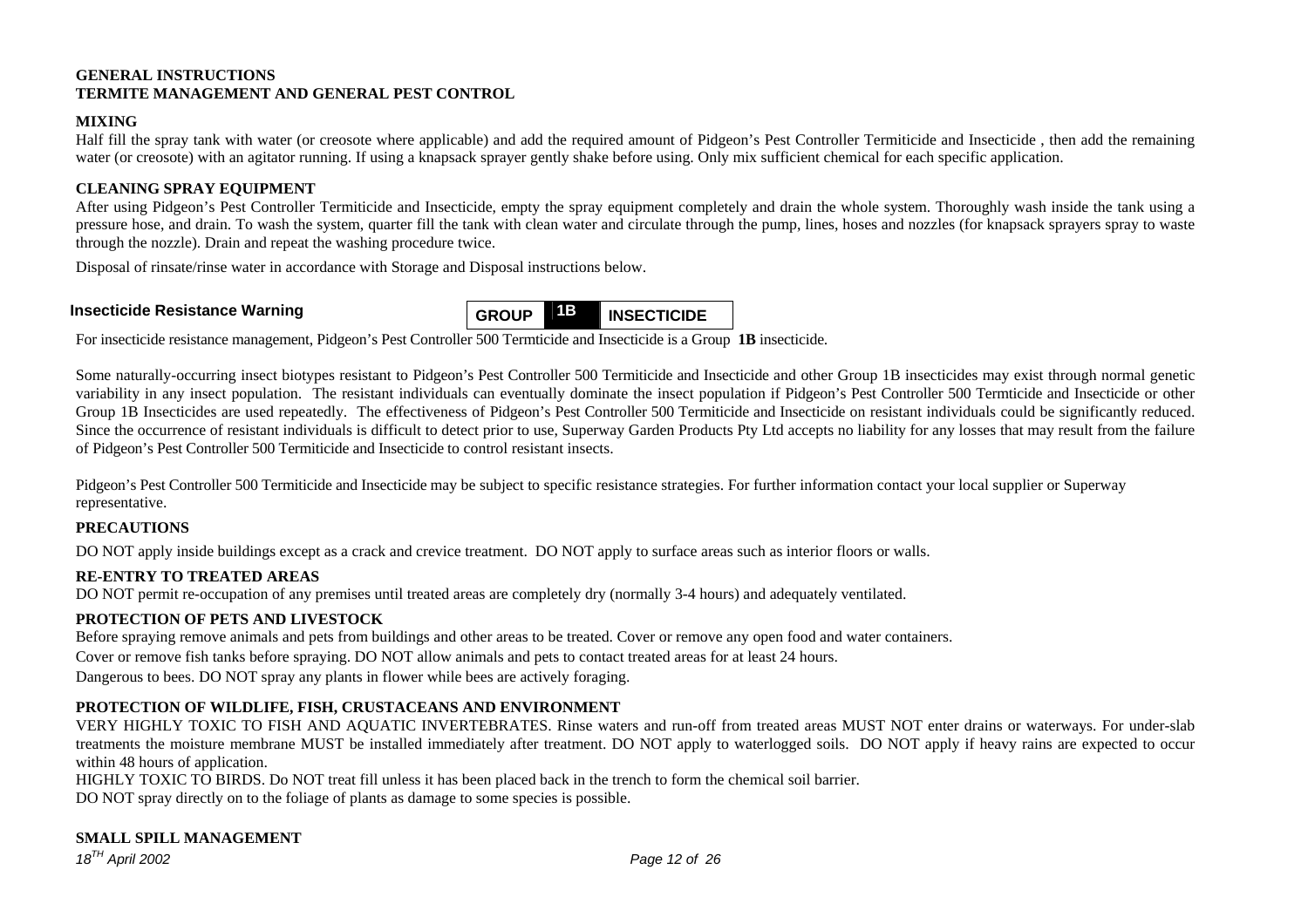Wear appropriate clothing and protective equipment whilst cleaning up small spills (see **SAFETY DIRECTIONS**). Apply absorbent material such as earth, sand, cat litter or clay granules to the spill. Sweep up material and contain in a refuse vessel for disposal. If spilled inside a building, wash contaminated surfaces to deactivate the chlorpyrifos with a dilute solution of bleach (sodium hypochlorite), prepared according to the bleach label instructions. Dispose of the contaminated material in accordance with **STORAGE AND DISPOSAL** instructions below.

#### **STORAGE AND DISPOSAL**

Store in closed, original container in a cool well-ventilated area. Do not store for long periods in direct sunlight. Triple or preferably pressure rinse containers before disposal. Add rinsings to spray tank. Do not dispose of undiluted chemicals on site. If recycling, replace cap and return clean containers to recycler or designated collection point. If not recycling break, crush or puncture and bury empty containers in a local authority landfill. If no local landfill is available, bury the containers at a depth of 500mm or more in <sup>a</sup> disposal pit specifically marked and set up for this purpose clear of waterways, desirable vegetation and tree roots. Empty containers and product should not be burnt. Rinsate/rinse water should be disposed of in accordance with appropriate State legislation and should preferably be sprayed on to an application site or added as up to 10% of the diluent the next time this product or another similar termiticide is used. Do not put down sewers, gutters or storm water drains. In some States wastes can only be buried at a licensed landfill.

#### **SAFETY DIRECTIONS**

#### **For General Use**

Product is poisonous if absorbed by skin contact, inhaled or swallowed. Repeated minor exposure may have a cumulative poisoning effect. Will irritate the eyes and skin. Avoid contact with eyes and skin. Avoid inhaling spray mist. When opening the container, preparing the spray, or using the prepared spray, wear cotton overalls buttoned to the neck and wrist and a washable hat, elbow-length PVC gloves, face shield or goggles. If product on skin, immediately wash area with soap and water. After use and before eating, drinking or smoking, wash hands, arms and face thoroughly with soap and water. After each day's use wash gloves, face shield or goggles and contaminated clothing.

#### **For Use As A Termiticide**

Product is poisonous if absorbed by skin contact, inhaled or swallowed. Repeated exposure may cause allergic disorders. Repeated minor exposure may have a cumulative poisoning effect. Obtain an emergency supply of atropine tablets 0.6 mg. Will irritate the eyes and skin. Avoid contact with eyes and skin. Do not inhale vapour or spray mist. When opening the container, preparing the spray and using the prepared spray wear chemical resistant clothing buttoned to the neck and wrist and a washable hat, elbow-length PVC gloves, goggles, chemical resistant footwear, half facepiece respirator, with combined dust and gas cartridge. If clothing becomes contaminated with product or wet with spray, remove clothing immediately. If product is spilt on the skin, immediately wash area with soap and water. If product is in the eyes, wash it out immediately with water. After use and before eating, drinking or smoking, wash hands, arms and face thoroughly with soap and water. After each day's use wash gloves, goggles, respirator (if rubber wash with detergent and warm water), and contaminated clothing.

#### **FIRST AID**

If poisoning occurs, contact a doctor or Poisons Information Centre. (Ph.: 13 11 26). If swallowed, give one atropine tablet every 5 minutes until dryness of the mouth occurs - if poisoned by skin absorption or through lungs, remove any contaminated clothing, wash skin thoroughly and give atropine tablets as above. Get to a doctor or hospital quickly. If in eyes, hold eyes open, flood with water for at least 15 minutes and see a doctor.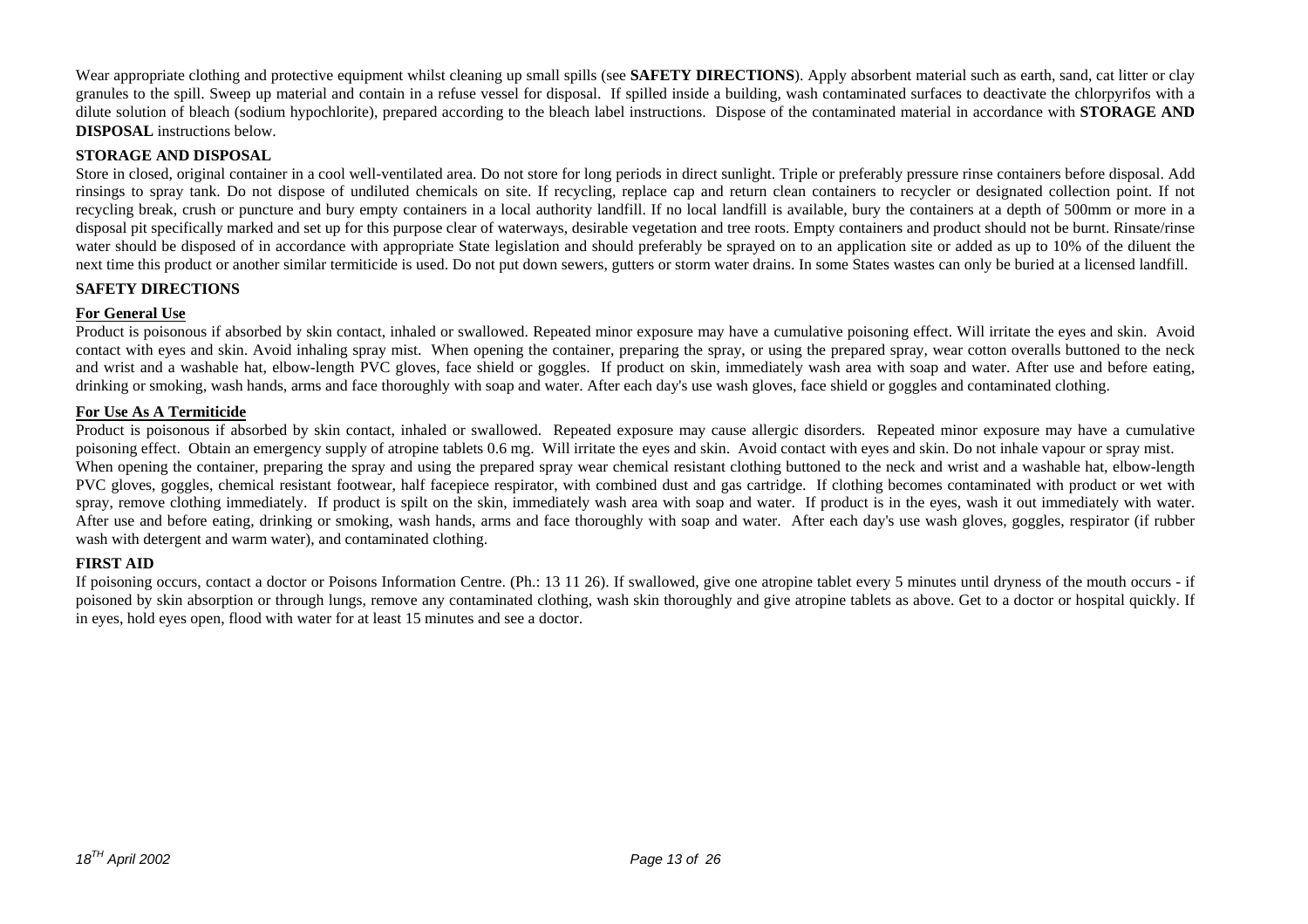## **DIRECTIONS FOR USE – AGRICULTURAL AND HORTICULTURAL USE ONLY**

| <b>CROP</b>             | <b>PEST</b>                    | <b>STATE</b>     | <b>RATE</b>                                                                                                                      | <b>WHP</b>           | <b>CRITICAL COMMENTS</b>                                                                                                                                                                                                                                                                                                                                                                                                 |  |                                                                                                                                                                                                                                                                                                          |
|-------------------------|--------------------------------|------------------|----------------------------------------------------------------------------------------------------------------------------------|----------------------|--------------------------------------------------------------------------------------------------------------------------------------------------------------------------------------------------------------------------------------------------------------------------------------------------------------------------------------------------------------------------------------------------------------------------|--|----------------------------------------------------------------------------------------------------------------------------------------------------------------------------------------------------------------------------------------------------------------------------------------------------------|
| APPLES.<br><b>PEARS</b> | San Jose Scale<br>Woolly aphid | Qld, NSW, SA, WA | $100 \text{ mL} / 100 \text{ L water}$                                                                                           | 14 days<br>(Harvest) |                                                                                                                                                                                                                                                                                                                                                                                                                          |  | Dormant Period: Add 2% Winter Oil. Apply as late as possible<br>ensuring thorough spray coverage.<br>Growing Period: Apply to coincide with crawler activity (mid-<br>November and later). Ensure thorough coverage.<br>Apply as aphid build-up is first noticed ensuring spray coverage<br>is thorough. |
|                         | Wingless Grasshopper           | NSW only         | $500$ mL/ha in<br>100-150 L water                                                                                                |                      | Spray ground areas infested with hoppers. Also apply as a barrier<br>across the line of advance as crops are invaded.                                                                                                                                                                                                                                                                                                    |  |                                                                                                                                                                                                                                                                                                          |
| <b>BANANAS</b>          | Banana Scab Moth               | Qld only         | Aerial: 1 or 2.0 L/ha use<br>a minimum of 10 L/ha<br>of water,<br>or<br>200 mL/100 L water<br>use a minimum of 500<br>L/ha water | 14 days<br>(Harvest) | Apply as flowers first appear and repeat as required until fingers<br>are exposed. Use higher rate in wet weather or under heavy<br>insect pressure.                                                                                                                                                                                                                                                                     |  |                                                                                                                                                                                                                                                                                                          |
|                         | Banana Weevil Borer            | Qld, NSW only    | 1 or 1.8 L in 100 L<br>water                                                                                                     |                      | Sub-Tropical Areas: Use high rate for annual control of borers.<br>Tropical Areas: Use high rate in Sept-Nov for initial spray and<br>follow with low rate in February-April should insect numbers<br>warrant a second application. After trash removal, apply 500-700<br>mL of spray mixture to lower 30 cm of the butt and surrounding<br>soil within a 30 cm radius. Ensure thorough coverage of butt and<br>suckers. |  |                                                                                                                                                                                                                                                                                                          |
|                         | Caterpillars                   | NSW only         | $200$ mL/100 L water                                                                                                             |                      | Apply from first appearance of flower bells and repeat as<br>required until fingers are exposed. Ground application only. DO<br>NOT apply by air.                                                                                                                                                                                                                                                                        |  |                                                                                                                                                                                                                                                                                                          |
| <b>CARROTS</b>          | Light brown apple moth         | NSW only         | 500 or 700 mL/ha                                                                                                                 |                      | Apply when moths are first detected. Repeat at higher rate if re-<br>infested.                                                                                                                                                                                                                                                                                                                                           |  |                                                                                                                                                                                                                                                                                                          |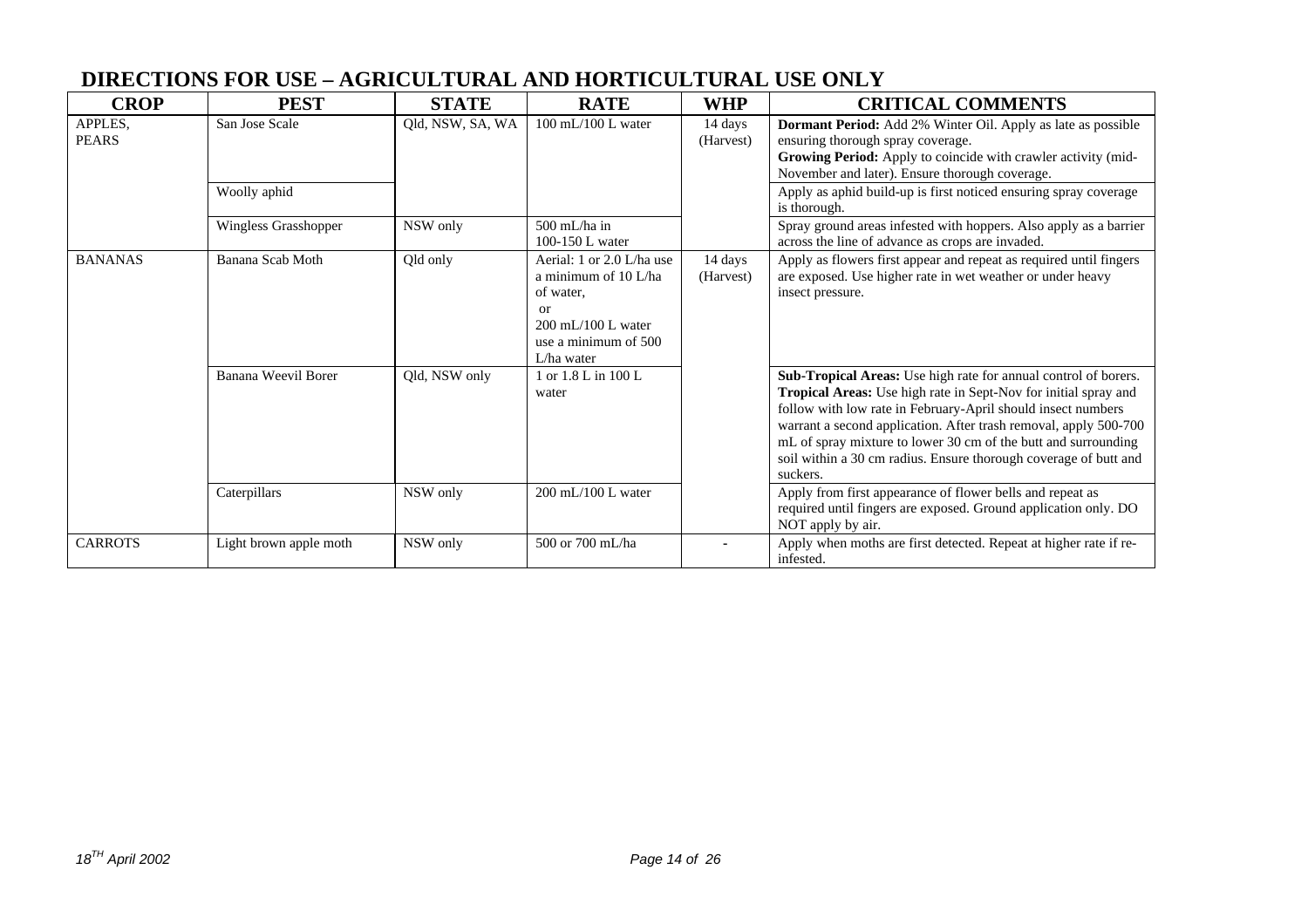| <b>CROP</b>                                                                    | <b>PEST</b>                                                                                                        | <b>STATE</b>                  | <b>RATE</b>                                                               | <b>WHP</b>                                 | <b>CRITICAL COMMENTS</b>                                                                                                                                                                                                  |
|--------------------------------------------------------------------------------|--------------------------------------------------------------------------------------------------------------------|-------------------------------|---------------------------------------------------------------------------|--------------------------------------------|---------------------------------------------------------------------------------------------------------------------------------------------------------------------------------------------------------------------------|
| <b>CITRUS</b>                                                                  | California Red Scale                                                                                               | NSW, Vic, SA,<br>WA, only     | $100 \text{ mL}$ alone or<br>$50$ mL + 1L miscible<br>summer spraying oil | 14 days<br>(Harvest)                       | Application period November-March. Two sprays may be<br>required for control under heavy infestations. Apply through a<br>high volume sprayer to the point of run-off. DO NOT use in<br>integrated pest control programs. |
|                                                                                |                                                                                                                    | Qld only                      | $100 \text{ mL} + 1$ L miscible<br>summer spraying oil                    |                                            |                                                                                                                                                                                                                           |
|                                                                                | Wingless Grasshopper                                                                                               | NSW, SA, Vic, Tas<br>only     | 500 mL/ha in 100-150<br>L water                                           |                                            | Spray areas infested with hoppers. Also apply as a barrier across<br>the line of advance as crops are invaded.                                                                                                            |
| <b>COLE CROPS:</b><br>Broccoli,<br>Brussel sprouts,<br>Cabbage,<br>Cauliflower | Cabbage moth,<br>Cabbage white butterfly,<br>Cabbage aphid,<br>Cluster caterpillar,<br>Cabbage cluster caterpillar | NSW, SA, Vic, WA<br>only      | 1.5 or 2.0 L/ha                                                           | 5 days<br>(Harvest)<br>2 days<br>(Grazing) | Spray at 10-14 day intervals using the higher rate under heavy<br>pest pressure. Use 1000 L/ha of water on larger plants. For<br>improved coverage, add a non-ionic wetting agent as<br>recommended.                      |
|                                                                                | Corn earworm.<br>Native budworm                                                                                    | Qld only                      | 150 mL/100 L water, or<br>$1.5$ L/ha                                      |                                            | Apply when pests first appear. Use 1000 L/ha of water on larger<br>plants.                                                                                                                                                |
|                                                                                | Corn earworm                                                                                                       | NSW, Vic, SA, WA<br>only      | 1.5 or $2.0$ L/ha<br>or 150 or 200 mL/100 L<br>water                      | 5 days<br>(Harvest)                        | Apply when pests first appear. Use 1000 L/ha of water on larger<br>plants.                                                                                                                                                |
|                                                                                | Native budworm                                                                                                     | NSW, VIC, SA,<br>Tas, WA only | 1.5 or 2.0 L/ha<br>or 150 or 200 mL/100 L<br>water                        |                                            | Apply at 10 day intervals. Use high rate under heavy pest<br>pressure. Large plants: use 1000 L/ha.                                                                                                                       |
|                                                                                | Wingless grasshopper                                                                                               | NSW, Vic, Tas, SA<br>only     | 500 mL/ha or 50<br>$mL/100$ L water                                       |                                            | Spray areas of crop infested with grasshoppers. Also apply as a<br>barrier across line of advance, when grasshoppers are invading<br>the crop.                                                                            |
|                                                                                | Redlegged earth mite,<br>Blue oat mite                                                                             | NSW only                      | 140 or 300 mL/ha                                                          |                                            | Use higher rate for severe infestation. Headlands and vegetation<br>surrounding the crop may also need to be sprayed.                                                                                                     |
| <b>GRAPES</b>                                                                  | Grape Vine Scale                                                                                                   | Qld, NSW, WA,<br>SA, Tas only | 100 mL/100 L water, or<br>$50$ mL/100 L water +<br>1L Winter Oil          | 14 days<br>(Harvest)                       | Apply as a dormant spray following pruning (July).                                                                                                                                                                        |
|                                                                                | Grape Vine Moth                                                                                                    |                               | 50 mL/100 L water, or<br>500 mL/ha                                        |                                            | Apply initial spray just after berry set (early October).<br>Repeat application as required.                                                                                                                              |
|                                                                                | Light Brown Apple Moth                                                                                             | <b>All States</b>             |                                                                           |                                            |                                                                                                                                                                                                                           |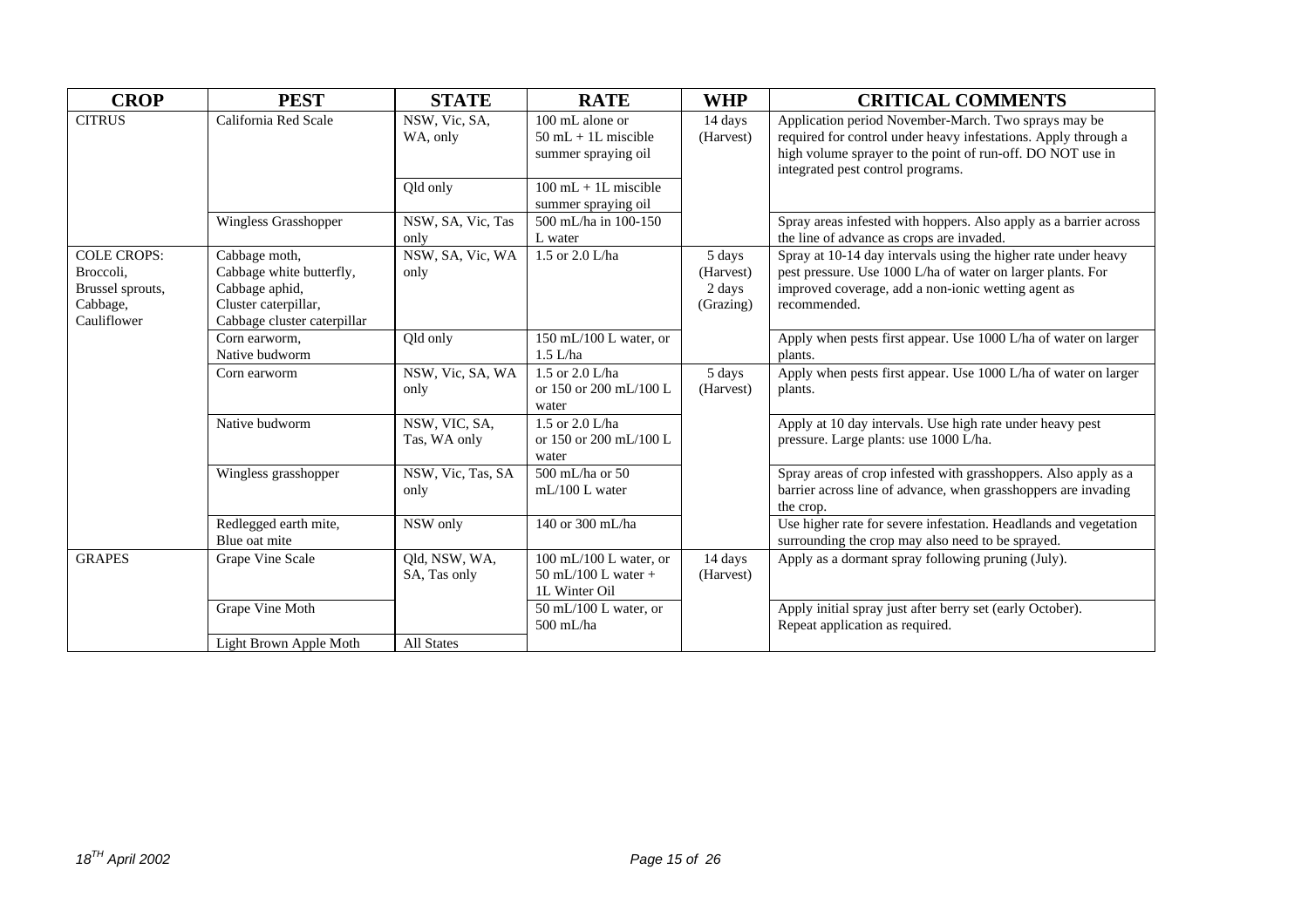| <b>CROP</b>        | <b>PEST</b>                  | <b>STATE</b>         | <b>RATE</b>                                               | <b>WHP</b>               | <b>CRITICAL COMMENTS</b>                                                                                                                                                                                                          |
|--------------------|------------------------------|----------------------|-----------------------------------------------------------|--------------------------|-----------------------------------------------------------------------------------------------------------------------------------------------------------------------------------------------------------------------------------|
| <b>PINEAPPLES</b>  | Pineapple mealy bug,<br>Ants | Qld only             | 50 or 100 mL/100 L<br>water                               |                          | Use in a minimum of 3000 L/ha of water. Apply when first seen<br>and repeat in 90 days or when required. The higher rate should<br>be used when heavy pest pressure exists.                                                       |
| <b>POTATOES</b>    | African black beetle         | NSW only             | 3 or 6.0 L/ha pre-plant                                   |                          | Ensure thorough incorporation to a depth of 15 cm. The higher<br>rate should be used when heavy pest pressure exists.                                                                                                             |
|                    |                              |                      | 900 mL/ha at tuber<br>initiation                          |                          | Apply as a second spray as bands on either side of plants at final<br>hilling-up. Ensure good incorporation of the spray immediately<br>into the soil in the hill.                                                                |
|                    |                              | WA only              | $6.0$ L/ha pre-plant,<br>900 mL/ha at tuber<br>initiation |                          | <b>Pre-Plant:</b> Cultivate into the soil immediately following<br>application, just prior to planting.<br>Post-Plant: Apply at hilling or 7 weeks after planting. Ensure<br>the product is covered with soil.                    |
|                    | White fringed weevil         | NSW, Vic, WA<br>only | $6.0$ L/ha                                                |                          | Apply pre-plant and incorporate into the soil immediately after<br>application.                                                                                                                                                   |
|                    |                              | WA only              | 1.0 L/ha                                                  |                          | Apply at hilling-up or 7 weeks after planting as a follow-up to<br>pre-plant incorporation.                                                                                                                                       |
|                    | Wireworm                     | Vic only             | $6.0$ L/ha                                                | $\overline{\phantom{a}}$ | Apply as a border spray. Spray the soil prior to planting and<br>incorporate immediately after application.                                                                                                                       |
| <b>STONE FRUIT</b> | San Jose scale               | Qld only             | $100 \text{ mL} / 100 \text{ L water}$                    | 14 days<br>(Harvest)     | Dormant Period: Add 2% Winter Oil. Apply as late as possible<br>ensuring thorough spray coverage.<br><b>Growing Period:</b> Apply to coincide with crawler activity (mid-<br>November and later). Ensure thorough spray coverage. |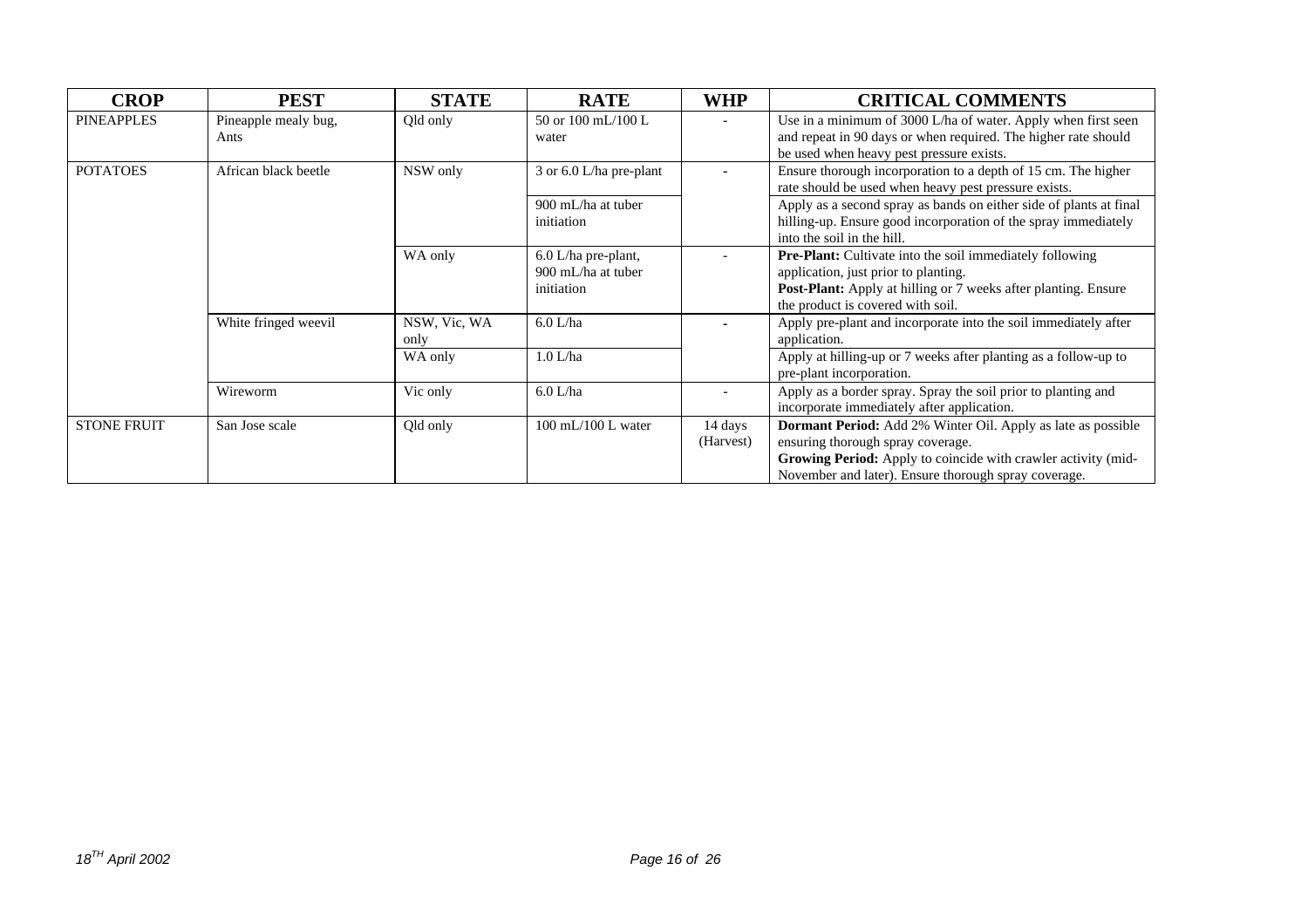| <b>CROP</b>     | <b>PEST</b>                 | <b>STATE</b>                   | <b>RATE</b>                                 | <b>WHP</b>                                                                                                                              | <b>CRITICAL COMMENTS</b>                                                                                                                                                                                                                                                                                         |
|-----------------|-----------------------------|--------------------------------|---------------------------------------------|-----------------------------------------------------------------------------------------------------------------------------------------|------------------------------------------------------------------------------------------------------------------------------------------------------------------------------------------------------------------------------------------------------------------------------------------------------------------|
| <b>TOMATOES</b> | Green peach aphid           | Qld, Vic, Tas, SA,<br>WA only  | 1.0 L/ha or $100 \text{ mL}/100$<br>L water | 3 days<br>(Harvest)                                                                                                                     | Apply as aphid build-up is first noticed. Use 1000 L/ha of water<br>on larger plants.                                                                                                                                                                                                                            |
|                 | Green vegetable bug         | Tas, SA, WA only               | 1.5 L/ha or $100 \text{ mL}/100$<br>L water |                                                                                                                                         | Apply at first sign of bug activity.                                                                                                                                                                                                                                                                             |
|                 | Native budworm              | Tas only                       | 1.5-2.0 L/ha or 150-200<br>$mL/100$ L water |                                                                                                                                         | Apply from flowering on a 7-10 day schedule. Use the higher<br>rate under heavy insect pressure.                                                                                                                                                                                                                 |
|                 | Tomato grub                 | NSW, Tas, Qld,<br>Vic, WA only |                                             |                                                                                                                                         |                                                                                                                                                                                                                                                                                                                  |
|                 | Wireworm,<br>False wireworm | Qld only                       | $5.0$ L/ha                                  |                                                                                                                                         | <b>Larvae:</b> Apply to the planting region at or prior to planting when<br>wireworm numbers become significant.<br>Adults: Apply as populations and damage indicate once<br>seedlings are established.                                                                                                          |
| VEGETABLES*     | Cutworm in young plants     | All States                     | 700 mL/ha                                   | Asparagus,<br>$Celery - 14$<br>days<br>(harvest)<br>Cucurbits -<br>Cole Crops<br>5 days<br>(Harvest)<br>Tomatoes<br>3 days<br>(Harvest) | Apply immediately infestation is observed. Use 70 mL/100 L of<br>water and spray 1000 L/ha to ensure thorough coverage.<br>Compensate by increasing the concentration accordingly if using<br>less than 1000 L/ha. Apply to cover soil at least 20 cm each side<br>of the plant row. Repeat sprays as necessary. |
|                 | Wingless Grasshopper        | Vic, Tas only                  | 500 mL/ha in 100-150<br>L water             |                                                                                                                                         | Spray areas of crop infested with hoppers. Also apply as a barrier<br>across the line of advance as crop is invaded.                                                                                                                                                                                             |

**\*** Includes: Asparagus, Beans, Beetroot, Broccoli, Brussel sprouts, Cabbage, Cauliflower, Capsicums, Carrots, Celery, Eggplants, Onions, Peas, Potatoes, Radishes, Rhubarb, Shallots, Sweet potatoes, Tomatoes and Turnips.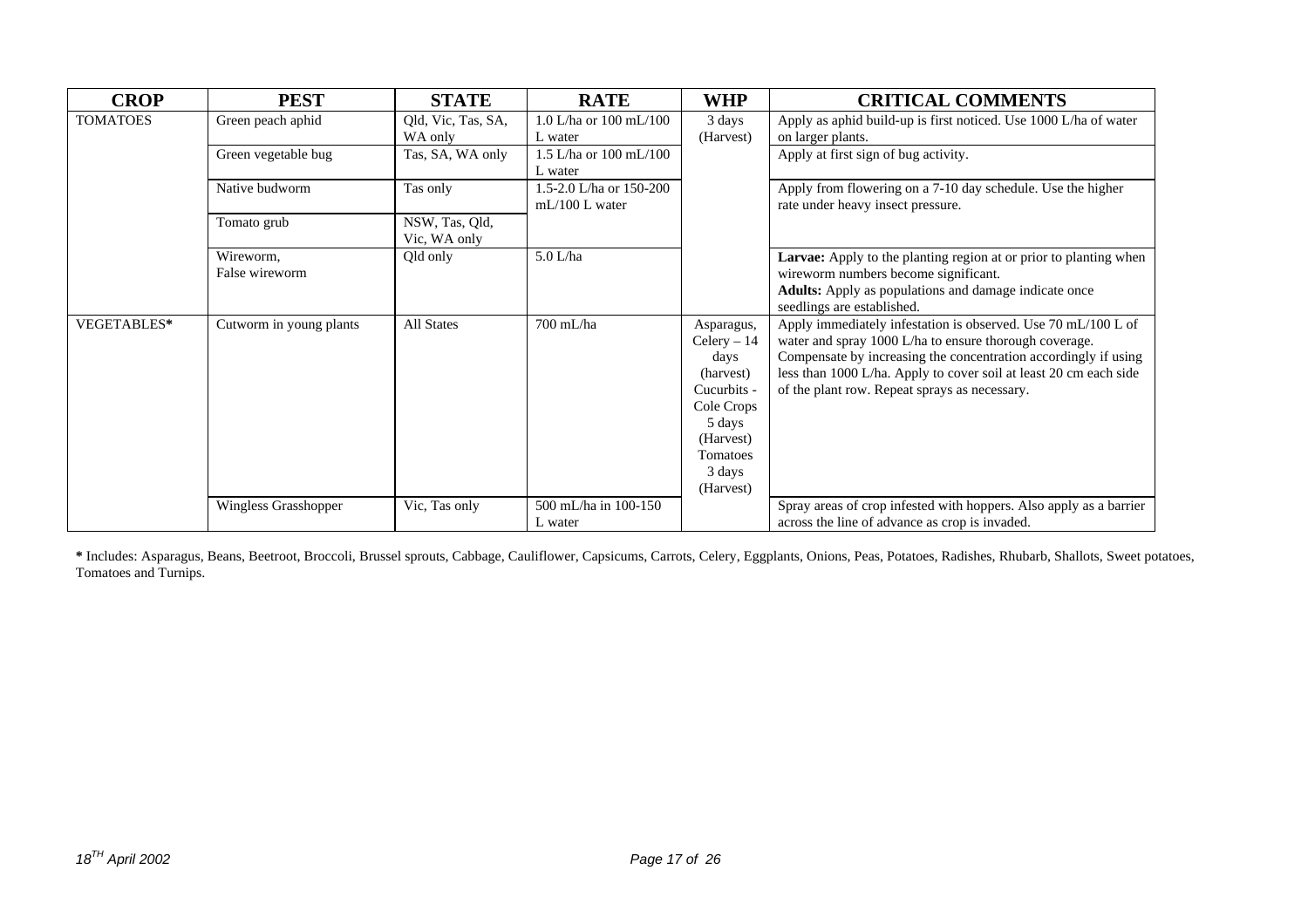#### **4. FIELD CROPS AND PASTURE**

| <b>CROP</b>                                              | <b>PEST</b>                              | <b>STATE</b>                  | <b>RATE</b>                                          | <b>WHP</b>                                  | <b>CRITICAL COMMENTS</b>                                                                                                                                                                                                                          |
|----------------------------------------------------------|------------------------------------------|-------------------------------|------------------------------------------------------|---------------------------------------------|---------------------------------------------------------------------------------------------------------------------------------------------------------------------------------------------------------------------------------------------------|
| <b>CEREALS</b><br>(for harvest)<br>Pasture, Forage crops | Armyworm Common and<br>Southern          | <b>All States</b>             | 700 or 900 mL/ha                                     | 10 days<br>(Harvest)<br>2 days<br>(Grazing) | When infestation is widespread, spray the total crop area. When<br>pests are moving as an army, spray a broad strip over and in<br>advance of the infestation. Use higher rate when larvae more<br>than 3 cm long and repeat as required.         |
|                                                          | Blue oat mite                            | <b>All States</b>             | 70 mL/ha                                             |                                             | Spray as pests appear in large numbers, 3-6 weeks after autumn<br>rain.                                                                                                                                                                           |
|                                                          | Lucerne flea                             | NSW, VIC, Tas, SA<br>only     |                                                      |                                             | Avoid spraying if rain is imminent or pests are sheltering. Crop<br>or pasture should have at least 2.5 cm of cover.                                                                                                                              |
|                                                          | Redlegged earth mite                     |                               | 140 mL/ha                                            |                                             | Repeat as necessary.                                                                                                                                                                                                                              |
|                                                          | Pasture webworm                          | NSW, Vic, Tas, SA<br>only     | 700 mL/ha                                            |                                             | Spray at first sign of damage. If applied by ground, use a ground-<br>rig boom or mister.                                                                                                                                                         |
|                                                          |                                          | WA only                       | $300$ mL/ha                                          |                                             | Or apply by air.                                                                                                                                                                                                                                  |
|                                                          | Cutworm                                  | NSW, Qld, Tas,<br>WA only     | 900 mL/ha                                            |                                             | Apply in a minimum of 100 L of water per hectare immediately<br>infestation is observed.                                                                                                                                                          |
|                                                          |                                          | Vic, SA only                  | 700 mL/ha                                            |                                             | Repeat treatment as necessary.                                                                                                                                                                                                                    |
|                                                          | Australian plague locust                 | Qld, NSW, WA<br>only          | $350$ mL/ha                                          |                                             | Adults: Spray areas infested.                                                                                                                                                                                                                     |
|                                                          |                                          | SA only                       | 560 mL/ha                                            |                                             | Hoppers: Spray infested crop areas and as a band across the line<br>of advance and onto marching hoppers.                                                                                                                                         |
|                                                          |                                          | Vic only                      | <b>Adults:</b><br>560 mL/ha<br>Hoppers:<br>350 mL/ha |                                             | Spray until all hoppers have been contacted.                                                                                                                                                                                                      |
|                                                          | Spur-throated locust                     | Qld, NSW, Vic,<br>WA only     | 1.25 or 1.5 L/ha                                     |                                             | Spray crop areas infested by locusts as well as trees and roosting<br>sites.                                                                                                                                                                      |
|                                                          | Migratory locust                         | Qld only                      | 350 mL/ha                                            |                                             | For late stage hoppers and adults, use the higher rate.                                                                                                                                                                                           |
|                                                          | <b>Blackheaded Pasture</b><br>Cockchafer | NSW, Vic, Tas, SA,<br>WA only | $900$ mL/ha                                          |                                             | Treat when larvae are actively foraging as indicated by numerous<br>piles of fresh soil, or castes on the surface. This usually occurs<br>after dry spells followed by showers. Apply by ground rig boom<br>as late in the afternoon as possible. |
|                                                          | Wingless Grasshopper                     | NSW, SA, Vic, Tas<br>only     | $500$ mL/ha                                          |                                             | Spray areas of crop infested with hoppers. Also apply as a barrier<br>across the line of advance as crop is invaded.                                                                                                                              |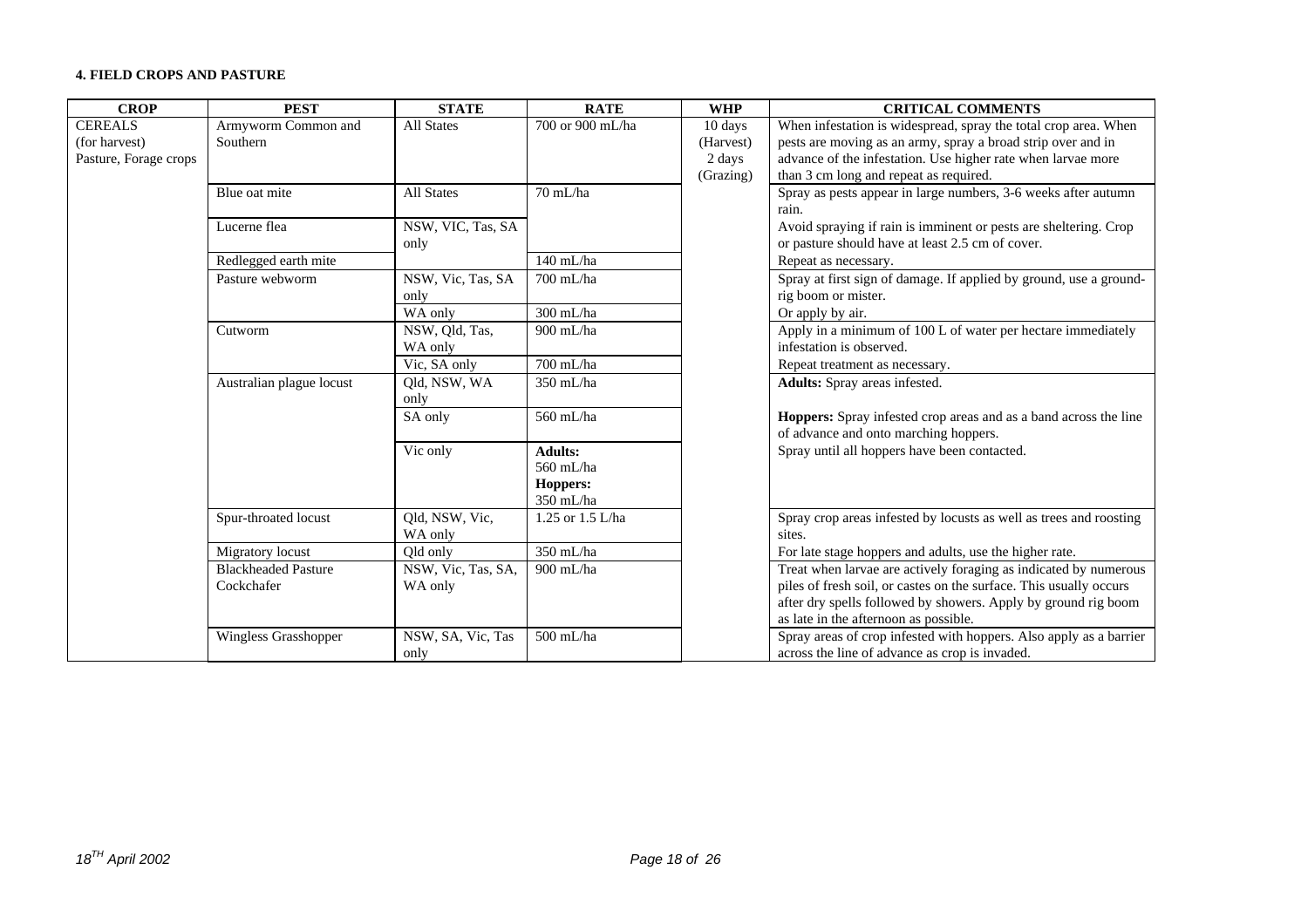| <b>CROP</b>    | <b>PEST</b>                                                | <b>STATE</b>              | <b>RATE</b>                                                                                | <b>WHP</b>                                   | <b>CRITICAL COMMENTS</b>                                                                                                                                                                                                                        |
|----------------|------------------------------------------------------------|---------------------------|--------------------------------------------------------------------------------------------|----------------------------------------------|-------------------------------------------------------------------------------------------------------------------------------------------------------------------------------------------------------------------------------------------------|
| <b>COTTON</b>  | Armyworm Common and<br>Southern                            | Old, NSW only             | 700 or 900 mL/ha                                                                           | 4 weeks<br>(harvest)<br>4 weeks<br>(Grazing) | When infestation is widespread, spray the total crop area. When<br>pests are moving as an army, spray a broad strip over and in<br>advance of the infestation. Use higher rate when larvae are more<br>than 3 cm long and re-treat as required. |
|                | Cotton aphid                                               |                           | 300 or 400 mL/ha                                                                           |                                              | Spray when infestation is first noticed and repeat as required.                                                                                                                                                                                 |
|                | Cutworm in young plants                                    |                           | 900 mL in 100 L<br>water/ha min.                                                           |                                              | Apply immediately infestation is observed. Repeat sprays as<br>necessary.                                                                                                                                                                       |
|                | Wireworm,<br>False wireworm                                | Qld, NSW only             | 5 or 15 mL/100 m row,<br><b>OR</b><br>$500$ mL or $1.5$ L/ha for<br>row spacing of 1 metre |                                              | Using a minimum spray volume of 20 L/ha, apply as a band<br>spray at planting into the open furrow. By using a nozzle directly<br>behind the planting tyne, spray the entire furrow width (at least<br>$10 \text{ cm}$ ).                       |
|                | Wingless Grasshopper                                       |                           | $500$ mL/ha                                                                                |                                              | Spray areas of crop infested with hoppers. Also apply as a barrier<br>across the line of advance as crop is invaded.                                                                                                                            |
|                | Spur-throated locust                                       |                           | 1.25 or $1.50$ L/ha                                                                        |                                              | Spray crop areas infested by locusts as well as trees and roosting<br>sites.                                                                                                                                                                    |
|                | Migratory locust                                           | Qld only                  | $350$ mL/ha                                                                                |                                              | For late stage hoppers and adults, use the higher rate.                                                                                                                                                                                         |
| <b>HOPS</b>    | Armyworm Common and<br>Southern,<br>Light Brown Apple Moth | Vic, Tas only             | $160$ mL/ $100$ L water                                                                    |                                              | Spray on first appearance of pests and repeat as numbers<br>indicate.                                                                                                                                                                           |
| <b>LUCERNE</b> | Cutworm in young plants                                    | Qld, NSW, Tas,<br>WA only | 900 mL/ha                                                                                  | 2 days<br>(Grazing)                          | Apply immediately infestation is observed. Repeat treatment as<br>necessary. Apply in minimum 100 L water per hectare.                                                                                                                          |
|                | Lucerne leafroller                                         | Qld, NSW only             | 300 or 400 mL/ha                                                                           |                                              | Apply when pests first appear. Use the higher rate under heavy<br>insect pressure or if larvae exceed 1.5 cm in length.                                                                                                                         |
|                | Webspinner caterpillar                                     |                           | 700 mL/ha                                                                                  |                                              | Spray as pests appear.                                                                                                                                                                                                                          |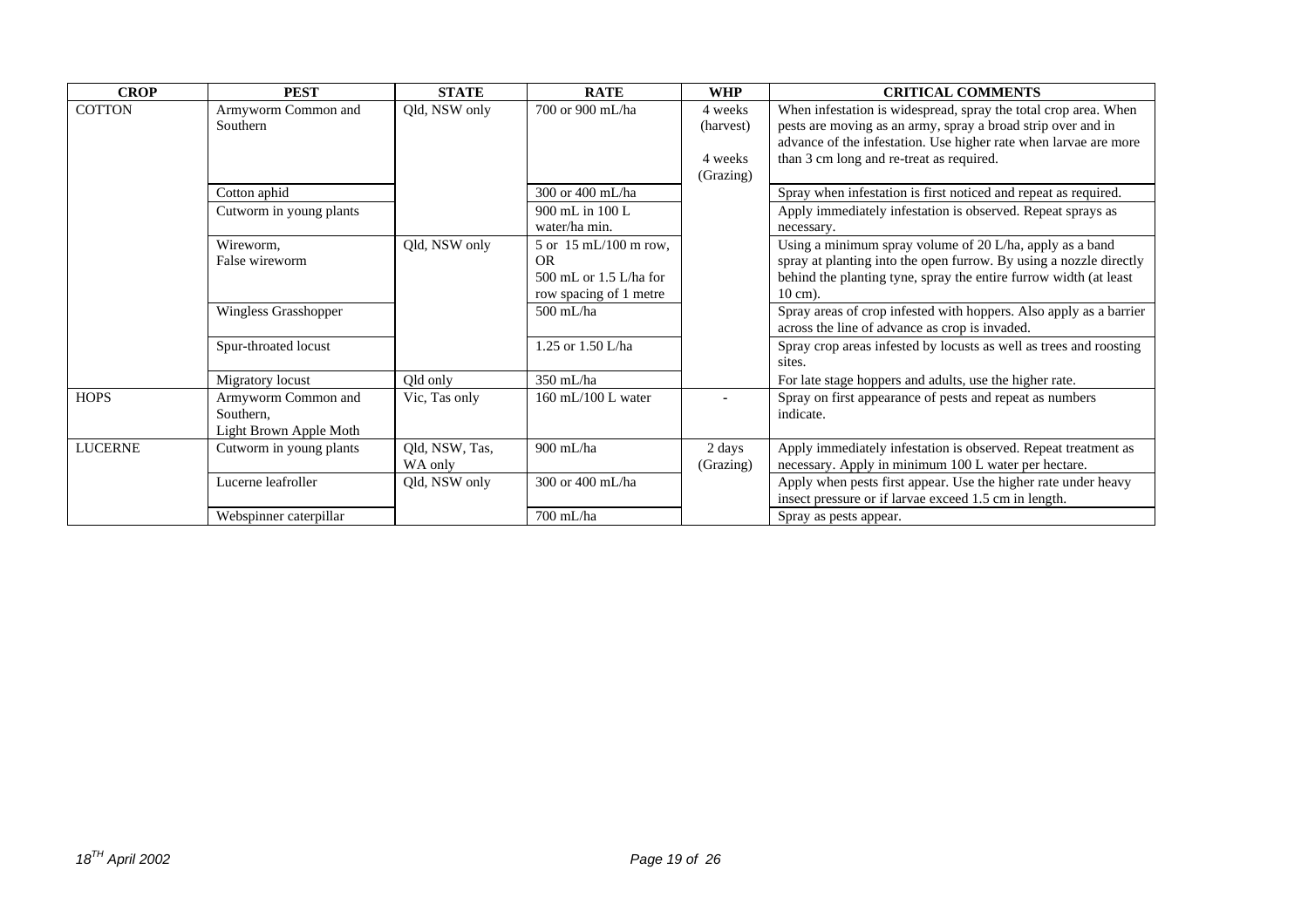| <b>CROP</b>                                                                                                     | <b>PEST</b>                            | <b>STATE</b>                   | <b>RATE</b>                                                                            | <b>WHP</b>                                                               | <b>CRITICAL COMMENTS</b>                                                                                                                                                                                                     |
|-----------------------------------------------------------------------------------------------------------------|----------------------------------------|--------------------------------|----------------------------------------------------------------------------------------|--------------------------------------------------------------------------|------------------------------------------------------------------------------------------------------------------------------------------------------------------------------------------------------------------------------|
| <b>LUCERNE AND</b><br><b>MEDICS IN</b><br><b>PASTURE AND</b><br><b>FORAGE CROPS</b>                             | Bluegreen aphid                        | $\overline{\text{NSW}}$ only   | 200 or 300 mL/ha                                                                       | 2 days<br>(Grazing)                                                      | Spray when pests first appear. Use the higher rate when large<br>numbers present.<br>Seedling lucerne, medics: Spray when 1-2 aphids are observed<br>per plant.                                                              |
|                                                                                                                 | Spotted Alfalfa aphid                  | Qld, Vic, SA, Tas,<br>WA only  |                                                                                        |                                                                          | Established lucerne, medics: Spray when 20-40 aphids are<br>observed per stem. Apply in minimum 100 L water                                                                                                                  |
|                                                                                                                 | Pea aphid                              | Qld, Vic, NSW,<br>Tas, SA only |                                                                                        |                                                                          | per hectare.                                                                                                                                                                                                                 |
|                                                                                                                 | Sitona weevil                          | NSW, Vic, SA, Tas,<br>WA only  | $350$ mL/ha                                                                            |                                                                          | Spray when adults appear in damaging numbers from October to<br>December or in Autumn.                                                                                                                                       |
| MAIZE,<br><b>SUNFLOWERS</b>                                                                                     | Wireworm,<br>False wireworm            | Qld, NSW only                  | 5 or 15 mL/100 m row,<br><b>OR</b><br>500 mL or 1.5 L/ha for<br>row spacing of 1 metre | 2 days<br>(Grazing)                                                      | Using a minimum spray volume of 30-70 L/ha, apply as a band<br>spray at planting into the open furrow. By using a nozzle directly<br>behind the planting tyne, spray the entire furrow width (at least<br>$10 \text{ cm}$ ). |
| <b>OILSEED CROPS</b><br>(including Cotton,<br>Mustard, Linseed,<br>Peanut, Poppy, Rape,<br>Safflower, Sunflower | Cutworm                                | Qld, NSW, Tas only             | 900 mL/ha                                                                              | 2 days<br>(Grazing)<br>$Cottom - 4$<br>weeks<br>(harvest and<br>grazing) | Apply in a minimum 100 L of water per hectare immediately<br>infestation is observed. Repeat treatment as necessary.                                                                                                         |
|                                                                                                                 |                                        | Vic, SA, WA only               | 700 mL/ha                                                                              |                                                                          |                                                                                                                                                                                                                              |
|                                                                                                                 | Wingless Grasshopper                   | NSW, Vic, Tas, SA<br>only      | 500 mL/ha in 100-150<br>L water                                                        |                                                                          | Spray areas of crop infested with hoppers. Also apply as a barrier<br>across the line of advance as crop is invaded.                                                                                                         |
|                                                                                                                 | Blue oat mite.<br>Redlegged earth mite | NSW only                       | 140 or 300 mL/ha                                                                       |                                                                          | Apply as ground spray immediately prior to seedling emergence<br>using sufficient water to give good coverage. For severe<br>infestations, also spray headlands and surrounding vegetation<br>prior to emergence.            |
| <b>CANOLA</b>                                                                                                   | False Wireworm,<br>Wireworms           | Qld only                       | 1.0 or 1.5 L/ha                                                                        | 2 days<br>(Grazing)                                                      | Apply as a broadcast application and incorporate in the top 5 cm<br>of soil. Use at the higher rate for severe infestations. See<br><b>General Instructions</b> on soil application.                                         |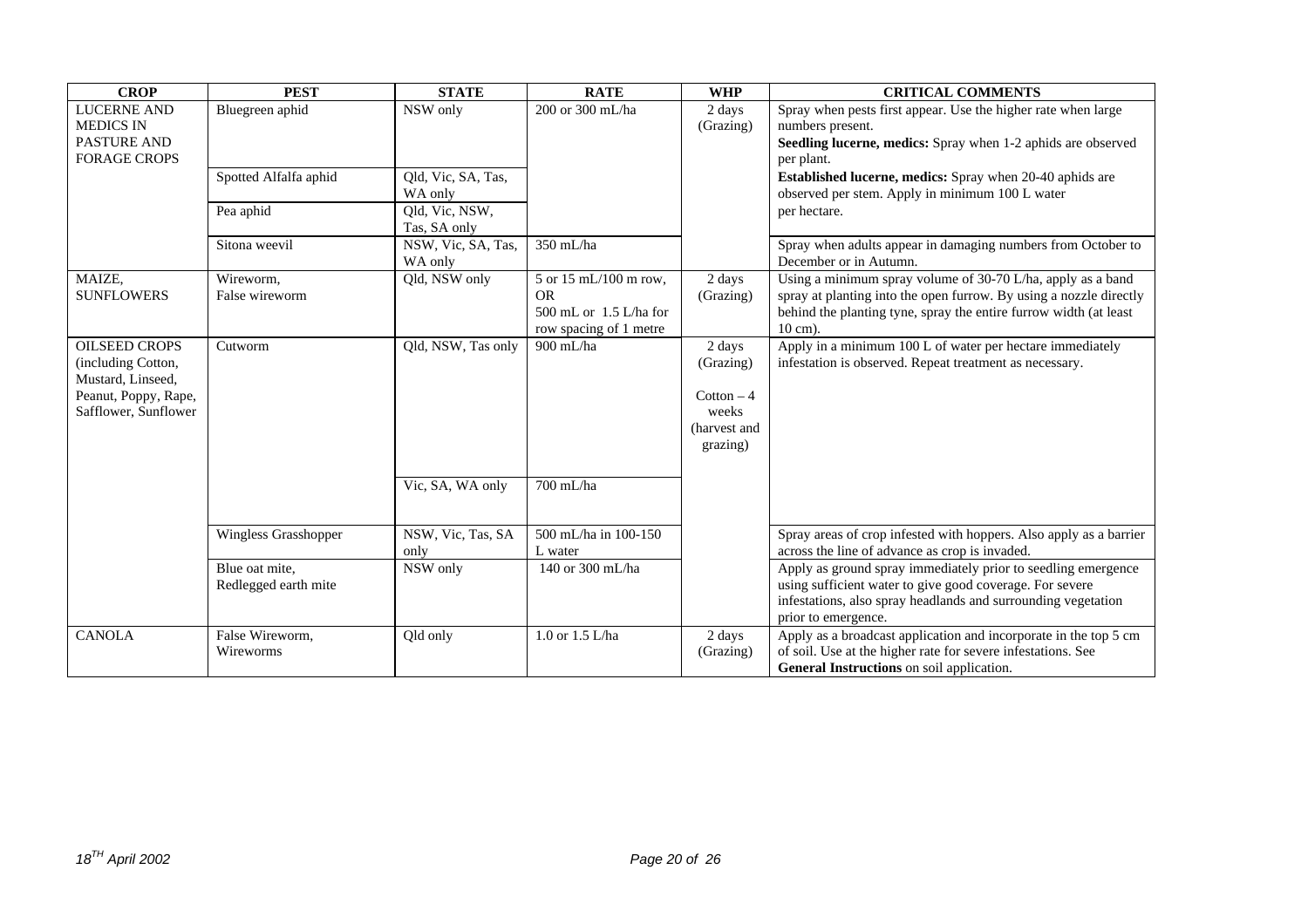| <b>CROP</b>          | <b>PEST</b>              | <b>STATE</b>  | <b>RATE</b>                | <b>WHP</b> | <b>CRITICAL COMMENTS</b>                                                                                                 |
|----------------------|--------------------------|---------------|----------------------------|------------|--------------------------------------------------------------------------------------------------------------------------|
| <b>SAFFLOWER</b>     | False Wireworm,          | Qld only      | $0.5$ to $1.5L/ha$ for row | 2 days     | Apply as in-furrow band spray at least 10 cm wide using a nozzle                                                         |
|                      | Wireworms                |               | spacing of 1m OR           | (Grazing)  | directly behind the planting tyne. Use higher rate for heavy                                                             |
|                      |                          |               | $5$ to $15mL/100m$ of row  |            | infestations. Apply with 30-70 L water per hectare.                                                                      |
| <b>SUNFLOWER</b>     |                          | Qld, NSW only |                            |            |                                                                                                                          |
| <b>RICE</b>          | Bloodworm                | NSW only      | 60 or 150 mL/ha            | 10 days    | Use higher rate when water is more than 15 cm or amount of                                                               |
|                      |                          |               |                            | (Harvest)  | decaying plant material is high.                                                                                         |
| <b>SORGHUM</b>       | Armyworm Common and      | Qld, NSW only | 700 or 900 mL/ha           | 2 days     | Note: DO NOT USE on Sugar Drip or Alpha sorghum. Seek                                                                    |
| Do NOT use on        | Southern                 |               |                            | (Harvest)  | seed company advice prior to application to newly released                                                               |
| Sugar Drip or Alpha. |                          |               |                            | 2 days     | hybrid varieties. When infestation is widespread, spray the total                                                        |
| Check new varieties  |                          |               |                            | (Grazing)  | crop area. When pests are moving as an army, spray a broad strip                                                         |
| before application   |                          |               |                            |            | over and in advance of the infestation. Use higher rate when<br>larvae are more than 3 cm long and re-treat as required. |
|                      | Australian plague locust |               | 350 mL/ha                  |            | Adults: Spray areas infested.                                                                                            |
|                      |                          |               |                            |            | Hoppers: After spraying a swath in front of the band, spray                                                              |
|                      |                          |               |                            |            | along the dense marching front until all hoppers have been                                                               |
|                      |                          |               |                            |            | contacted.                                                                                                               |
|                      | Corn aphid               |               | $500$ mL/ha                |            | Spray when pests reach damaging numbers.                                                                                 |
|                      | Cutworm                  |               | 900 mL/ha                  |            | Apply in a minimum of 100 L/ha of water immediately                                                                      |
|                      |                          |               |                            |            | infestation is observed. Repeat treatment as necessary.                                                                  |
|                      | Sorghum midge            |               | 500 mL/ha                  |            | Check crop regularly, early morning preferably. From first head                                                          |
|                      |                          |               |                            |            | emergence to pollen shedding, spray when 1-2 midge present per                                                           |
|                      |                          |               |                            |            | head. Under constant attack re-spray intervals may be 5 days or                                                          |
|                      |                          |               |                            |            | less.                                                                                                                    |
|                      | Spur-throated locust     |               | 1.25 or 1.5 L/ha           |            | Spray crop areas infested by locusts as well as trees and roosting                                                       |
|                      |                          |               |                            |            | sites.                                                                                                                   |
|                      | Migratory locust         | Qld only      | 350 mL/ha                  |            | For late stage hoppers and adults, use the higher rate.                                                                  |
|                      | Wireworm.                | Qld, NSW only | 5 or 15 mL/100 m row,      |            | Using a minimum spray volume of 30-70 L/ha, apply as a band                                                              |
|                      | False wireworm           |               | <b>OR</b>                  |            | spray at planting into the open furrow. By using a nozzle directly                                                       |
|                      |                          |               | 500 mL or $1.5$ L/ha for   |            | behind the planting tyne, spray the entire furrow width (at least                                                        |
|                      |                          |               | row spacing of 1 metre     |            | $10 \text{ cm}$ ).                                                                                                       |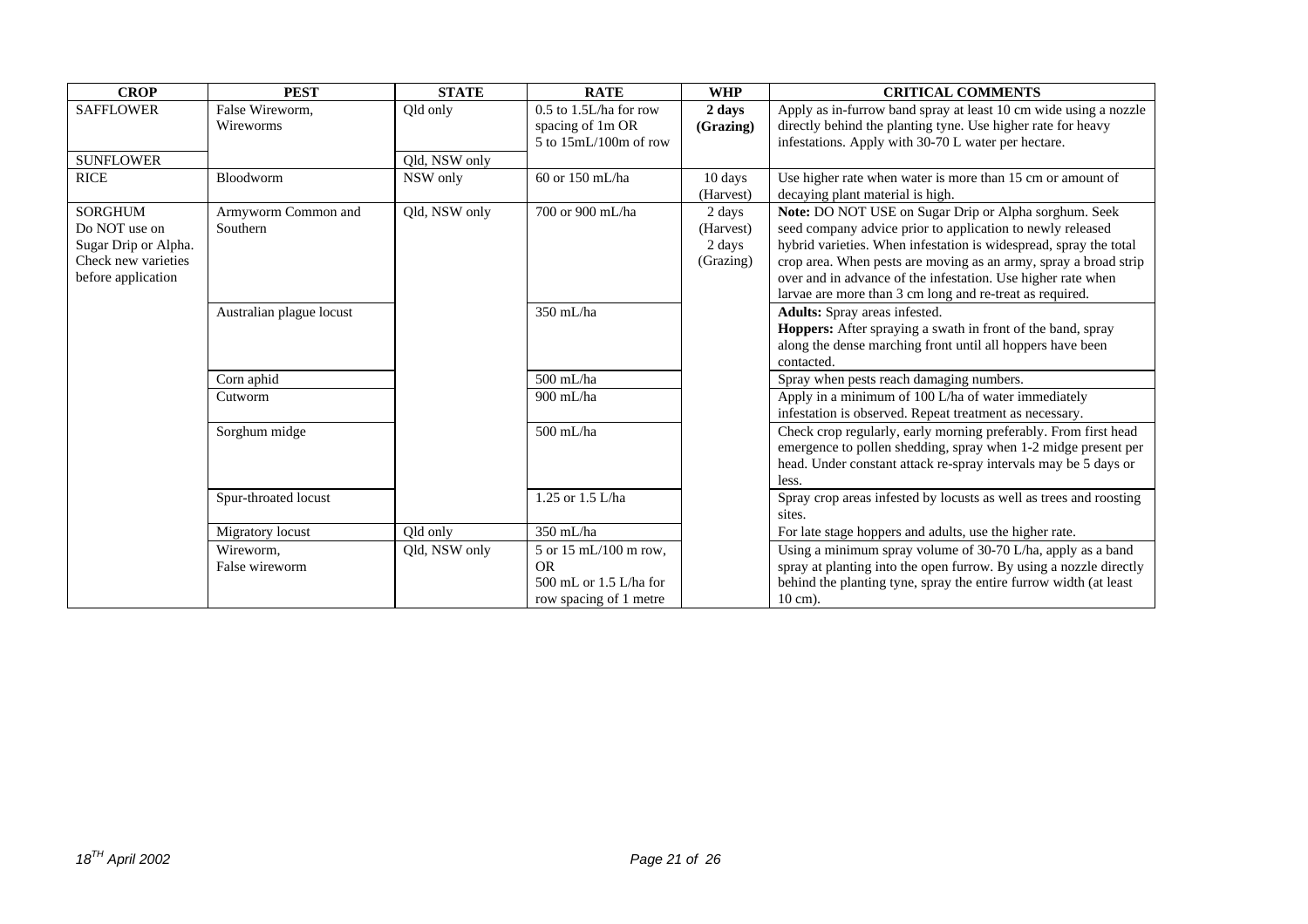| <b>CROP</b>       | <b>PEST</b>               | <b>STATE</b>  | <b>RATE</b>      | <b>WHP</b> | <b>CRITICAL COMMENTS</b>                                             |
|-------------------|---------------------------|---------------|------------------|------------|----------------------------------------------------------------------|
| <b>SUGAR CANE</b> | Armyworm Common and       | Qld only      | 700 or 900 mL/ha | 7 days     | When infestation is widespread, spray the total crop area. When      |
|                   | Southern                  |               |                  | (Harvest)  | pests are moving as an army, spray a broad strip over and in         |
|                   |                           |               |                  | 2 days     | advance of the infestation. Use higher rate when larvae are more     |
|                   |                           |               |                  | (Grazing)  | than 3 cm long and re-treat as required.                             |
|                   | Spur-throated locust      |               | 1.25 or 1.5 L/ha |            | Spray areas of crop infested with locusts. Apply spray to trees or   |
|                   |                           |               |                  |            | roosting sites to control swarming adult locusts.                    |
|                   |                           |               |                  |            | Late stage hoppers and adults: Use higher rate.                      |
|                   | Australian plague locust, |               | $350$ mL/ha      |            | Adults: Spray areas infested with locusts.                           |
|                   |                           |               |                  |            | Hoppers: Spray infested crop areas and as a band across the line     |
|                   |                           |               |                  |            | of advance and onto marching hoppers. Spray until all hoppers        |
|                   |                           |               |                  |            | have been contacted.                                                 |
|                   | Migratory locust          |               |                  |            |                                                                      |
|                   |                           |               |                  |            | Spray areas of crop, trees and roosting sites infested with locusts. |
|                   | Symphylids                |               | 2.0 L/ha         |            | Apply as a low pressure (less than 35 kPa) or gravity feed spray     |
|                   |                           |               |                  |            | onto the plant sett and adjacent to soil, at the point of exit from  |
|                   |                           |               |                  |            | the rear of the planting machine, immediately prior to soil cover    |
|                   |                           |               |                  |            | being brought in over the sett.                                      |
|                   | Sugar Cane wireworm       | Qld, NSW only | $1.5$ L/ha       |            |                                                                      |
|                   | African black beetle,     | NSW only      | $1.5$ L/ha       |            | Apply at planting or ratooning. Apply as a low pressure (less        |
|                   | <b>Black</b> beetle       |               |                  |            | than 35 kPa) or gravity feed spray onto the plant sett and           |
|                   |                           |               |                  |            | adjacent soil through a nozzle placed above the planter boards.      |
|                   |                           |               |                  |            | Repeat treatment within 12 weeks of planting if black beetles re-    |
|                   |                           |               |                  |            | occur.                                                               |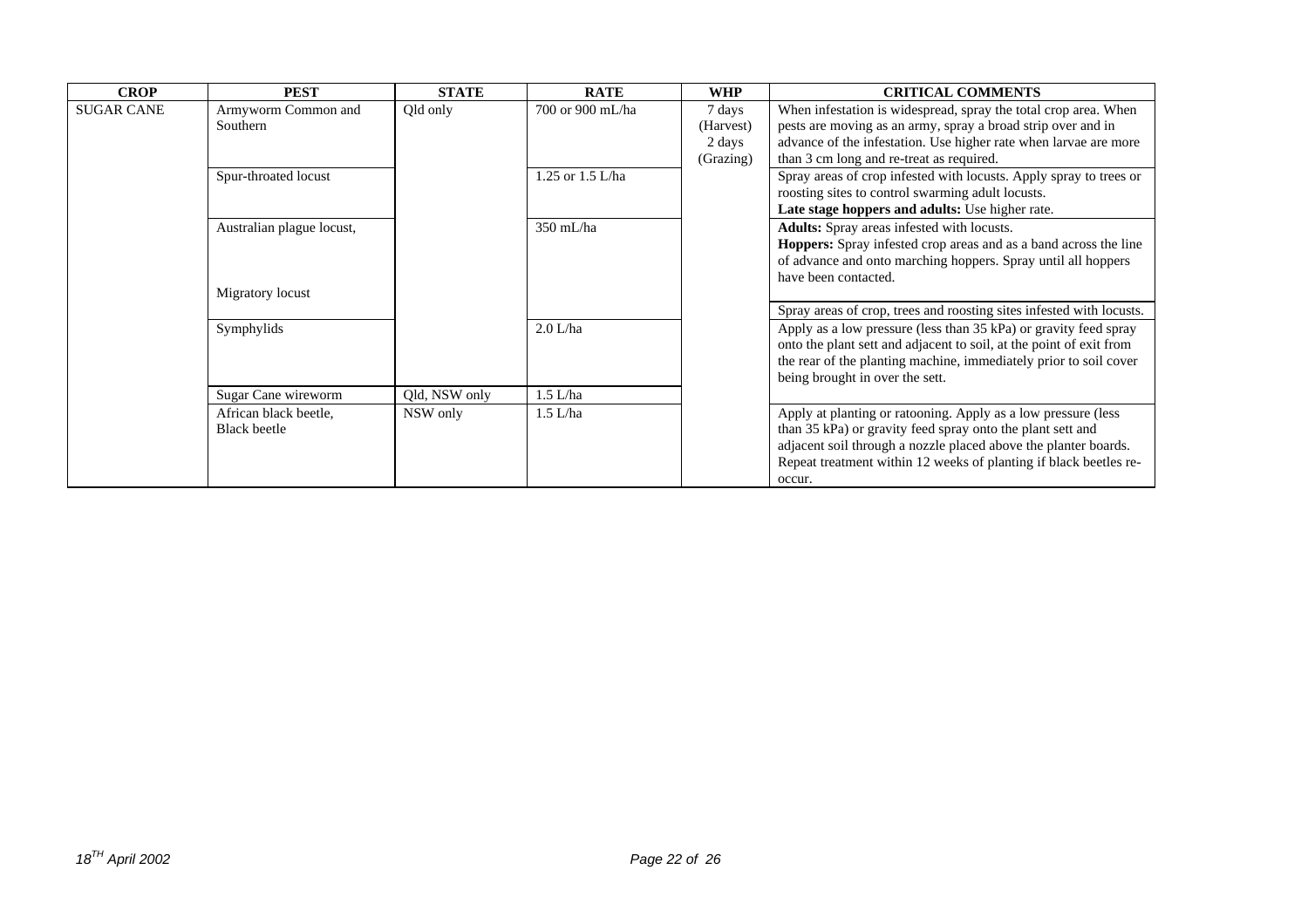#### **5. ORNAMENTAL, TURF, MISCELLENEOUS**

| <b>CROP</b>        | <b>PEST</b>                              | <b>STATE</b>                  | <b>RATE</b>                                              | <b>CRITICAL COMMENTS</b>                                                                                                                                                                                                              |
|--------------------|------------------------------------------|-------------------------------|----------------------------------------------------------|---------------------------------------------------------------------------------------------------------------------------------------------------------------------------------------------------------------------------------------|
| POTTED ORNAMENTALS | Scarab Beetles - Larvae                  | Qld only                      | 20 to 40 mL/100 L<br>water                               | Apply mixture as a pot drench and water through. Drenching may<br>cause root damage and should be tested on a few plants before<br>widespread treatment.                                                                              |
| <b>TURF</b>        | <b>Funnel Ant</b>                        | Qld, NSW only                 | $2.0$ L/ha or<br>5 mL/5L spot spray                      | For spot spraying, apply 30 mL spray to each mound. In areas of high<br>density, a repeat application may be necessary to ensure thorough<br>mound coverage. DO NOT GRAZE TREATED TURF OR FEED<br>TREATED GRASS CLIPPINGS TO ANIMALS. |
|                    | African Black Beetle                     | Qld, NSW, Vic,<br>WA only     | $6.0$ L/ha or<br>60 mL/100 m <sup>2</sup>                | Apply to lawn when pests appear. Water in immediately after<br>application.                                                                                                                                                           |
|                    | Argentine Stem Weevil                    | NSW, Vic, Tas,<br>SA, WA only | $4.0$ L/ha or<br>$40 \text{ mL}/100 \text{ m}^2$         | Lightly water following application. Apply as late in the day as<br>possible.                                                                                                                                                         |
|                    | <b>Blackheaded Pasture</b><br>Cockchafer |                               | 900 mL/ha or<br>$9 \text{ mL} / 100 \text{ m}^2$         | Use sufficient water to give even coverage. Apply as late in the day as<br>possible.                                                                                                                                                  |
|                    | <b>Brown Pasture Looper</b>              |                               | $700 \text{ mL/ha}$ or<br>$7 \text{ mL}/100 \text{ m}^2$ | Apply when pests first appear.                                                                                                                                                                                                        |
|                    | Pasture Webworm                          |                               |                                                          | Spray at first sign of damage. Apply with ground-rig boom or mister.<br>Apply as late in the day as possible.                                                                                                                         |
|                    | Lawn Armyworm                            | Qld, NSW, Vic,<br>SA, WA only |                                                          | Spray over total lawn area when infestation is present. When pests are<br>moving, treat strip over and in advance of infestation. Apply follow-up<br>treatments as required.                                                          |
|                    | Sod Webworm                              | All States                    |                                                          | Apply as soon as pests appear. Repeat as required.                                                                                                                                                                                    |
|                    | Underground Grass Grub                   | NSW, Vic, SA,                 | $900 \text{ mL/ha}$ or                                   | Apply when caterpillars are actively feeding. Spray before noticeable                                                                                                                                                                 |
|                    |                                          | WA only                       | $9 \text{ mL}/100 \text{ m}^2$                           | damage has occurred. Apply as late in the day as possible.                                                                                                                                                                            |
|                    | Crickets                                 | Qld only                      | $20 \text{ mL} / 20 \text{ L}$                           | Apply as required preferably late in the day.                                                                                                                                                                                         |
| <b>DUBOISIA</b>    | Cutworms                                 | Qld only                      | $900$ mL/100 L water                                     | Apply at planting out.                                                                                                                                                                                                                |

### **NOT TO BE USED FOR ANY PURPOSE OR IN ANY MANNER CONTRARY TO THIS LABEL UNLESS AUTHORISED UNDER APPROPRIATE LEGISLATION.**

#### **WITHHOLDING PERIODS:**

#### **DO NOT** HARVEST THE FOLLOWING CROPS FOR THE NUMBER OF DAYS SPECIFIED AFTER APPLICATION:

| <b>COTTON</b>                  | <b>WEEKS</b> |                       |         |                      |        |
|--------------------------------|--------------|-----------------------|---------|----------------------|--------|
| <b>POME FRUIT. STONE FRUIT</b> | 14 DAYS      | COLE CROPS, CUCURBITS | 5 DAYS  |                      |        |
| ASPARAGUS, BANANAS, CITRUS,    | 14 DAYS      | <b>CEREAL GRAINS</b>  | 10 DAYS | <b>TOMATOES</b>      | 3 DAYS |
| <b>CELERY</b>                  |              |                       |         |                      |        |
| <b>GRAPEVINES</b>              | 14 DAYS      | SUGARCANE             | 7 DAYS  | <b>GRAIN SORGHUM</b> | 2 DAYS |

COTTON: DO NOT GRAZE OR CUT FOR STOCKFOOD FOR 4 WEEKS AFTER APPLICATION.

CEREAL GRAINS, LEGUME ANIMAL FEEDS, GRASSES, GRASS-LIKE PLANTS, PASTURES AND OTHER FORAGES/FORAGE CROPS: DO NOT GRAZE OR CUT FOR STOCK FOOD FOR TWO DAYS AFTER APPLICATION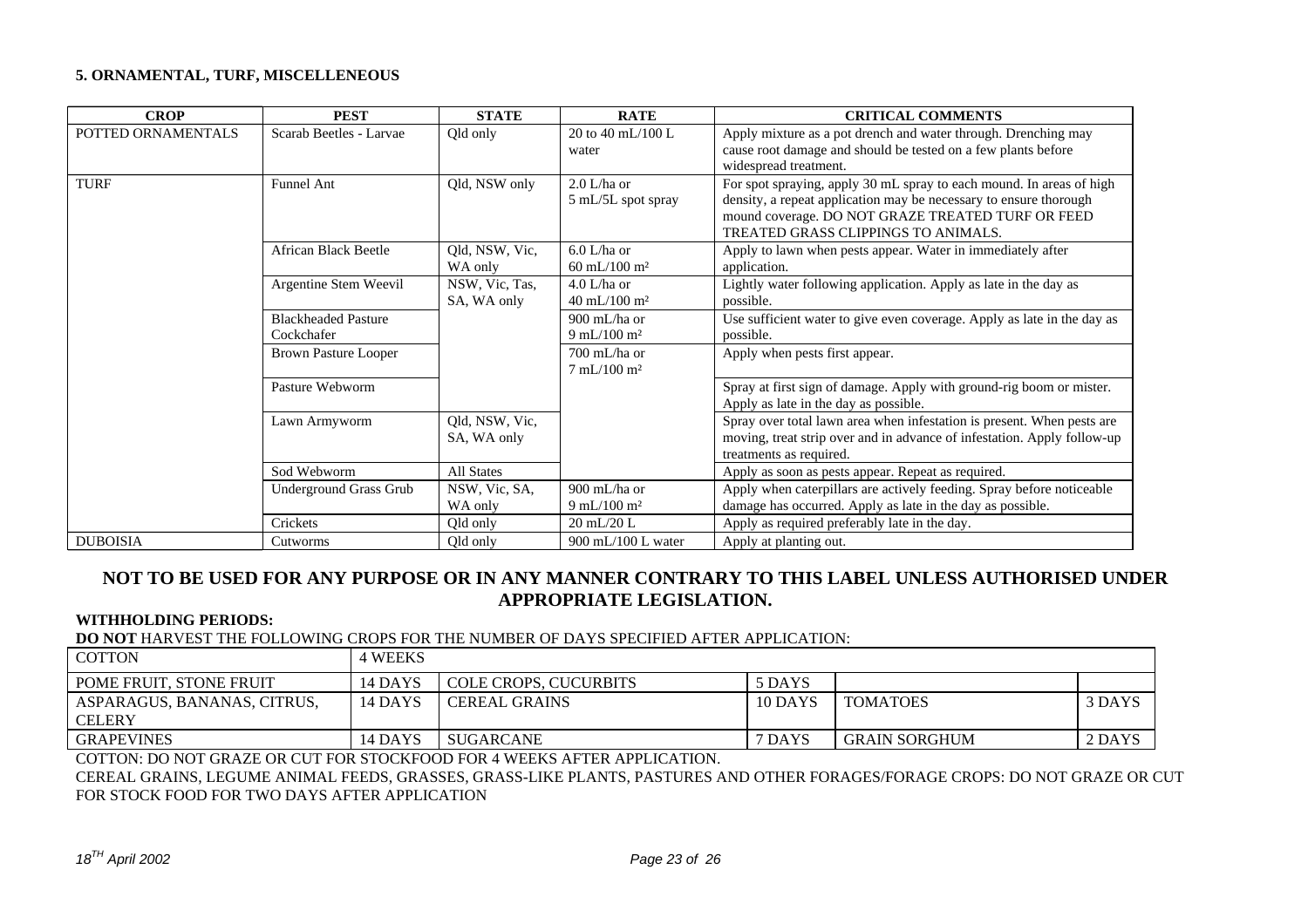#### **GENERAL INSTRUCTIONS – AGRICULTURAL AND HORTICULTURAL MIXING**

• Half fill the spray tank with water (or creosote where applicable) and add the required amount of Pidgeon's Pest Controller 500, then add the remaining water (or creosote) with the agitator running. If using a knapsack gently shake before using. Preferably only mix sufficient chemical for each specific application.

#### **APPLICATION (In Crop):**

**Ground:** Apply per hectare rates in sufficient water to give thorough coverage. See Directions for Use for details.

**Aircraft:** Apply in 10-50 litres of water per hectare.

#### **CLEANING SPRAY EQUIPMENT**

- After using Pidgeon's Pest Controller 500, empty the spray equipment completely and drain the whole system. Thoroughly wash inside the tank using a pressure hose, and drain. To wash the system, quarter fill the tank with clean water and circulate through the pump, lines, hoses and nozzles (for knapsacks spray to waste through the nozzle). Drain and repeat the washing procedure twice.
- Disposal of rinsate/rinse water in accordance with Storage and Disposal instructions below.



For insecticide resistance management, Pidgeon's Pest Controller 500 Termiticide and Insecticide is a Group **1B**  insecticide.

Some naturally-occurring insect biotypes resistant to Pidgeon's Pest Controller 500 Termiticide and Insecticide and other Group 1B insecticides may exist through normal genetic variability in any insect population. The resistant individuals can eventually dominate the insect population if Pidgeon's Pest Controller 500 Termiticide and Insecticide or other Group 1B Insecticides are used repeatedly. The effectiveness of Pidgeon's Pest Controller 500 Termiticide and Insecticide on resistant individuals could be significantly reduced. Since the occurrence of resistant individuals is difficult to detect prior to use, Superway Garden Products Pty Ltd accepts no liability for any losses that may result from the failure of Pidgeon's Pest Controller 500 Termiticide and Insecticide to control resistant insects.

Pidgeon's Pest Controller 500 Insecticide may be subject to specific resistance strategies. For further information contact your local supplier or Superway representative.

#### **PRECAUTIONS**

#### **Re-entry to treated areas:**

**Field Crops, tree crops and vines**: Do not allow entry into treated crops until spray deposits have dried. If prior entry is required, limit duration of entry and wear cotton overalls buttoned to the neck and wrist (or equivalent clothing) and chemical resistant gloves. Clothing must be laundered after each day's use.

**Greenhouses**: Do not allow entry into greenhouses until spray deposits have dried and treated areas are adequately ventilated. If prior entry is required, limit duration of entry and wear cotton overalls buttoned to the neck and wrist (or equivalent clothing), chemical resistant gloves and half-facepiece respirator. Clothing must be laundered after each day's use.

**Cotton chippers:** : Do not allow entry into treated crops until spray deposits have dried. After this time, wear shoes, or boots, socks, long trousers, long sleeved shirt, gloves and hat.

#### **PROTECTION OF LVESTOCK**

• Dangerous to bees. DO NOT spray any plant in flower while bees are actively foraging

#### **PROTECTION OF WILDLIFE, FISH, CRUSTACEANS AND ENVIRONMENT**

- VERY HIGHLY TOXIC TO FISH AND AQUATIC INVERTEBRATES.
- HIGHLY TOXIC TO BIRDS AND REPTILES.
- DO NOT re-apply to the same crop within 7 days (unless specifically recommended in the directions for use).
- Spray drift may occur under adverse meteorological conditions or from certain spray equipment. DO NOT allow spray drift onto sensitive areas including, but not limited to, natural streams, rivers or waterways and human dwellings. A spray drift management strategy such as those in the "Best management Practices Manual for Cotton Growers" or the "Pilots and Operations Manual" should be applied.
- Options for minimising drift to sensitive areas include not spraying within a certain distance of sensitive areas when the wind is blowing towards them (see table for guidance) or ensuring that drifting spray will be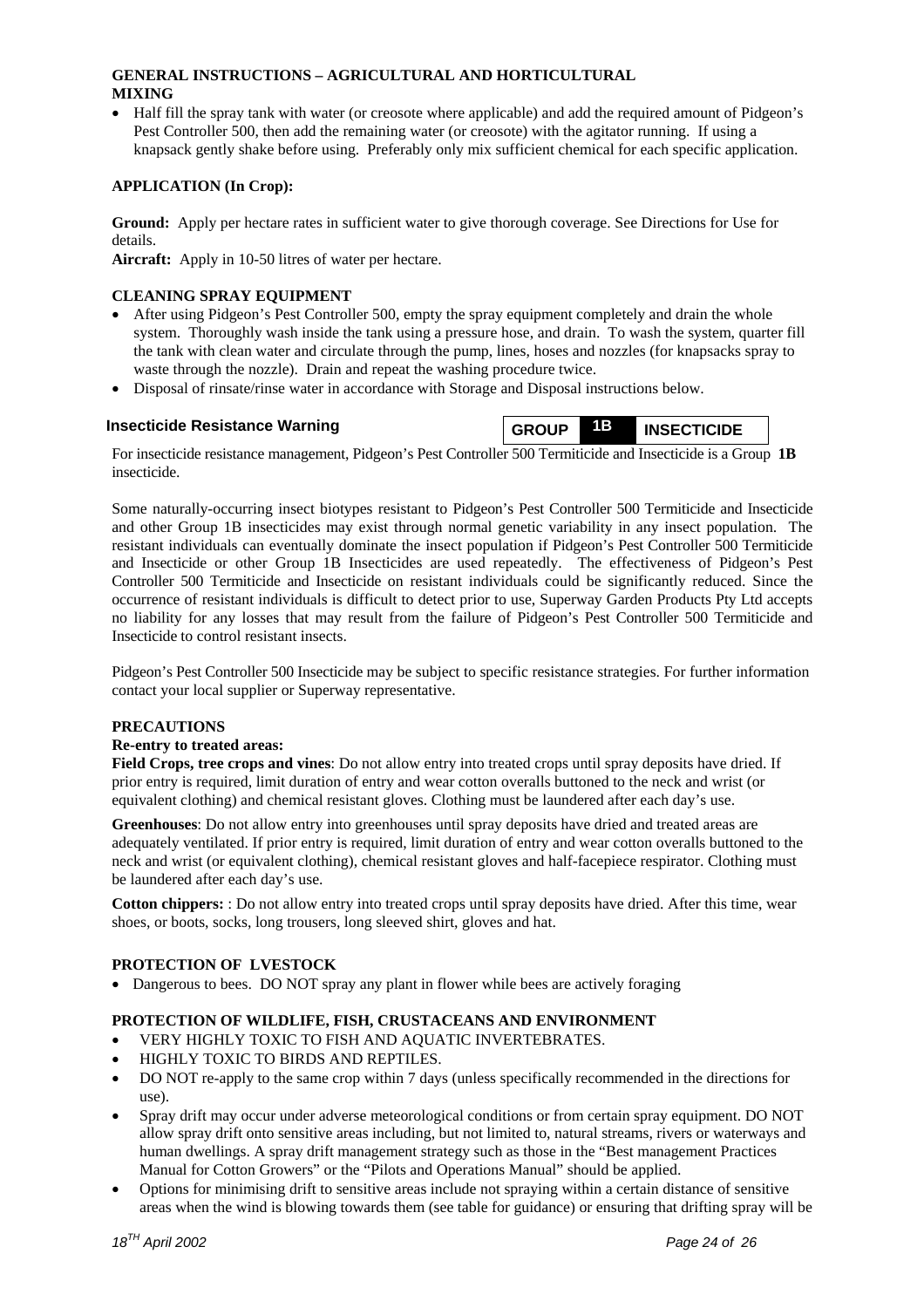intercepted by a catching surface such as a row of shelter trees, an unsprayed row of orchard trees, or hail netting.

| <b>Situation</b>                              | Recommended buffer distance (m) |  |  |
|-----------------------------------------------|---------------------------------|--|--|
| Orchard (dormant trees, citrus, large trees)* | 30                              |  |  |
| <b>Cotton</b> (aerial application)            | 300                             |  |  |
| Other crops (aerial application)              | 100                             |  |  |

- DO NOT apply if heavy rains or storms that are likely to cause surface run off are forecast in the immediate area within 2 days of application.
- DO NOT apply when irrigating to waterlogged soil, or while water remains on the surface or in furrows, unless tail water is captured on farm.
- DO NOT allow contaminated runoff from treated paddocks to enter adjacent areas or water bodies. Runoff contaminated by irrigation events (tailwater) and a 25mm rain storm should be captured on farm for two days after application.
- DO NOT spray directly on to the foliage of plants as damage to some species is possible.
- DO NOT contaminate streams, rivers or waterways with the chemical or used containers.

#### **SMALL SPILL MANAGEMENT**

• Wear appropriate clothing and protective equipment whilst cleaning up small spills (see SAFETY DIRECTIONS). Apply absorbent material such as earth, sand, cat litter or clay granules to the spill. Sweep up material and contain in a refuse vessel for disposal.

If spilled inside a building, wash contaminated surfaces to deactivate the chlorpyrifos with a dilute solution of bleach (sodium hypochlorite), prepared according to the bleach label instructions.

Dispose of the contaminated material in accordance with STORAGE AND DISPOSAL instructions below.

#### **STORAGE AND DISPOSAL**

- Store in closed, original container in a cool well-ventilated area. Do not store for long periods in direct sunlight.
- Triple or preferably pressure rinse containers before disposal. Add rinsings to spray tank. Do not dispose of undiluted chemicals on site If recycling, replace cap and return clean containers to recycler or designated collection point.
- If not recycling break, crush or puncture empty containers in a local authority landfill. If no local landfill is available, bury the containers at a depth of 500 mm in a disposal pit specifically marked and set up for this purpose clear of waterways, desired vegetation and tree roots. Empty containers and product should not be burnt.
- When product is used as a termiticide or to control domestic pests Rinsate/rinse water should be disposed of in accordance with appropriate State legislation and should preferably be sprayed on to an application site or added as up to 10% of the diluent the next time this product or another similar termiticide is used. Do not put down sewers, gutters or storm water drains.

#### **SAFETY DIRECTIONS**

General Use

- Product is poisonous if absorbed by skin contact, inhaled or swallowed.
- Repeated minor exposure may have a cumulative poisoning effect.
- Will irritate the eyes and skin
- Avoid contact with eyes and skin. Avoid inhaling spray mist.
- When opening the container, preparing the spray or using the prepared spray, wear cotton overalls buttoned to the neck and wrist and a washable hat, elbow-length PVC gloves, face shield or goggles.
- If product is spilt on skin, immediately wash area with soap and water.
- After use and before eating, drinking or smoking, wash hands, arms and face thoroughly with soap and water.
- After each day's use wash gloves, face shields or goggles and contaminated clothing.

#### **FIRST AID**

- If poisoning occurs, contact a doctor or Poisons Information Centre (Ph: 13 1126).
- If swallowed, give one atropine tablet every 5 minutes until dryness of the mouth occurs if poisoned by skin absorption or through lungs, remove any contaminated clothing, wash skin thoroughly and give atropine tablets as above. Get to a doctor or hospital quickly.
- If in eyes, hold eyes open, flood with water for at least 15 minutes and see a doctor.

#### **MATERIAL SAFETY DATA SHEET**

Additional information is listed on the Material Safety Data Sheet which is available from the supplier.